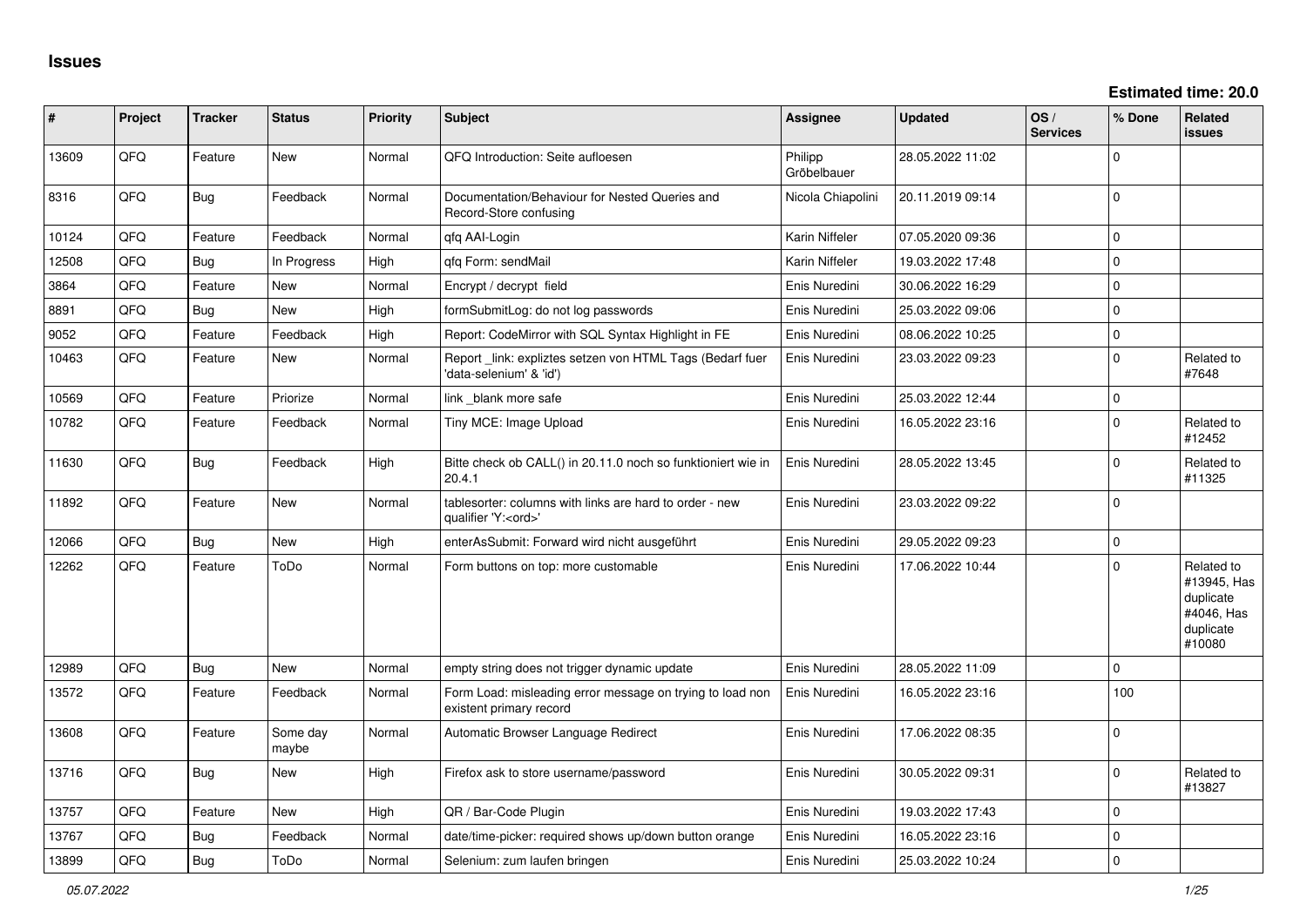| $\vert$ # | Project | <b>Tracker</b> | <b>Status</b>     | <b>Priority</b> | <b>Subject</b>                                                                         | Assignee            | <b>Updated</b>   | OS/<br><b>Services</b> | % Done      | Related<br>issues                                                                                                                                                     |
|-----------|---------|----------------|-------------------|-----------------|----------------------------------------------------------------------------------------|---------------------|------------------|------------------------|-------------|-----------------------------------------------------------------------------------------------------------------------------------------------------------------------|
| 13900     | QFQ     | Feature        | Priorize          | Normal          | Selenium: Check das Cookie/PDF funktioniert                                            | Enis Nuredini       | 25.03.2022 12:45 |                        | $\mathbf 0$ |                                                                                                                                                                       |
| 13943     | QFQ     | Bug            | Priorize          | Normal          | unable to find formgroup                                                               | Enis Nuredini       | 28.05.2022 11:03 |                        | $\mathbf 0$ |                                                                                                                                                                       |
| 13945     | QFQ     | Feature        | <b>New</b>        | Normal          | As link: content before/after link                                                     | Enis Nuredini       | 28.05.2022 11:01 |                        | $\mathbf 0$ | Related to<br>#12262                                                                                                                                                  |
| 14028     | QFQ     | Feature        | <b>New</b>        | Normal          | Required notification: visual nicer                                                    | Enis Nuredini       | 28.05.2022 11:01 |                        | $\mathbf 0$ |                                                                                                                                                                       |
| 14227     | QFQ     | Feature        | <b>New</b>        | Normal          | Selenium Konkurrenz: cypress.io                                                        | Enis Nuredini       | 28.05.2022 11:02 |                        | $\mathbf 0$ |                                                                                                                                                                       |
| 14320     | QFQ     | Feature        | In Progress       | Normal          | Allow specific HTML Tags and Attributes: general, TinyMCE                              | Enis Nuredini       | 04.07.2022 14:09 |                        | $\mathbf 0$ | Related to<br>#12664,<br>Related to<br>#12039,<br>Related to<br>#11702.<br>Related to<br>#7239,<br>Related to<br>#3708,<br>Related to<br>#3646,<br>Related to<br>#880 |
| 14322     | QFQ     | Bug            | New               | Normal          | Form Load: by default no scroll (save & close should be<br>visible)                    | Enis Nuredini       | 15.06.2022 14:12 |                        | $\mathbf 0$ | Related to<br>#14321,<br>Related to<br>#6232                                                                                                                          |
| 14376     | QFQ     | Feature        | <b>New</b>        | Normal          | QFQ Bootstrap: if missing, create stored procedures                                    | Enis Nuredini       | 19.06.2022 16:37 |                        | $\mathbf 0$ |                                                                                                                                                                       |
| 14377     | QFQ     | Bug            | <b>New</b>        | Normal          | Documentation > General Tips: white page after migration                               | Enis Nuredini       | 19.06.2022 16:37 |                        | $\mathbf 0$ |                                                                                                                                                                       |
| 14395     | QFQ     | Support        | <b>New</b>        | Normal          | FormEditor: Virtual table columns                                                      | Enis Nuredini       | 21.06.2022 16:09 |                        | $\mathbf 0$ |                                                                                                                                                                       |
| 14455     | QFQ     | Support        | <b>New</b>        | Normal          | TinyMCE: Activate save button after upload picture over<br>drag&drop                   | Enis Nuredini       | 03.07.2022 17:53 |                        | $\mathbf 0$ | Related to<br>#14463                                                                                                                                                  |
| 14463     | QFQ     | Support        | New               | Normal          | TinyMCE: FormElement.size = <width>,<height></height></width>                          | Enis Nuredini       | 03.07.2022 17:52 |                        | $\mathbf 0$ | Related to<br>#14455                                                                                                                                                  |
| 3613      | QFQ     | <b>Bug</b>     | Some day<br>maybe | Normal          | note /note unchecked -> note div (col-md) wird weiterhin<br>gerendert                  | Elias Villiger      | 01.02.2020 23:19 |                        | 100         |                                                                                                                                                                       |
| 11347     | QFQ     | <b>Bug</b>     | Feedback          | Normal          | If Bedingungen funktionieren nicht korrekt                                             | Christoph Fuchs     | 21.03.2021 20:37 |                        | $\pmb{0}$   |                                                                                                                                                                       |
| 1635      | QFQ     | Feature        | Some day<br>maybe | Normal          | QFQ Extension content record: weitere Optionen<br>einblenden.                          | Carsten Rose        | 11.12.2019 16:03 |                        | $\Omega$    |                                                                                                                                                                       |
| 1946      | QFQ     | Feature        | Some day<br>maybe | Normal          | Kontrolle ob der ReadOnly Modus bei den<br>Formularelementen korrekt implementiert ist | <b>Carsten Rose</b> | 11.12.2019 16:03 |                        | $\mathbf 0$ |                                                                                                                                                                       |
| 2084      | QFQ     | Feature        | Some day<br>maybe | Normal          | Mailto mit encryption: Subrecord                                                       | Carsten Rose        | 11.12.2019 16:03 |                        | $\mathbf 0$ | Related to<br>#2082                                                                                                                                                   |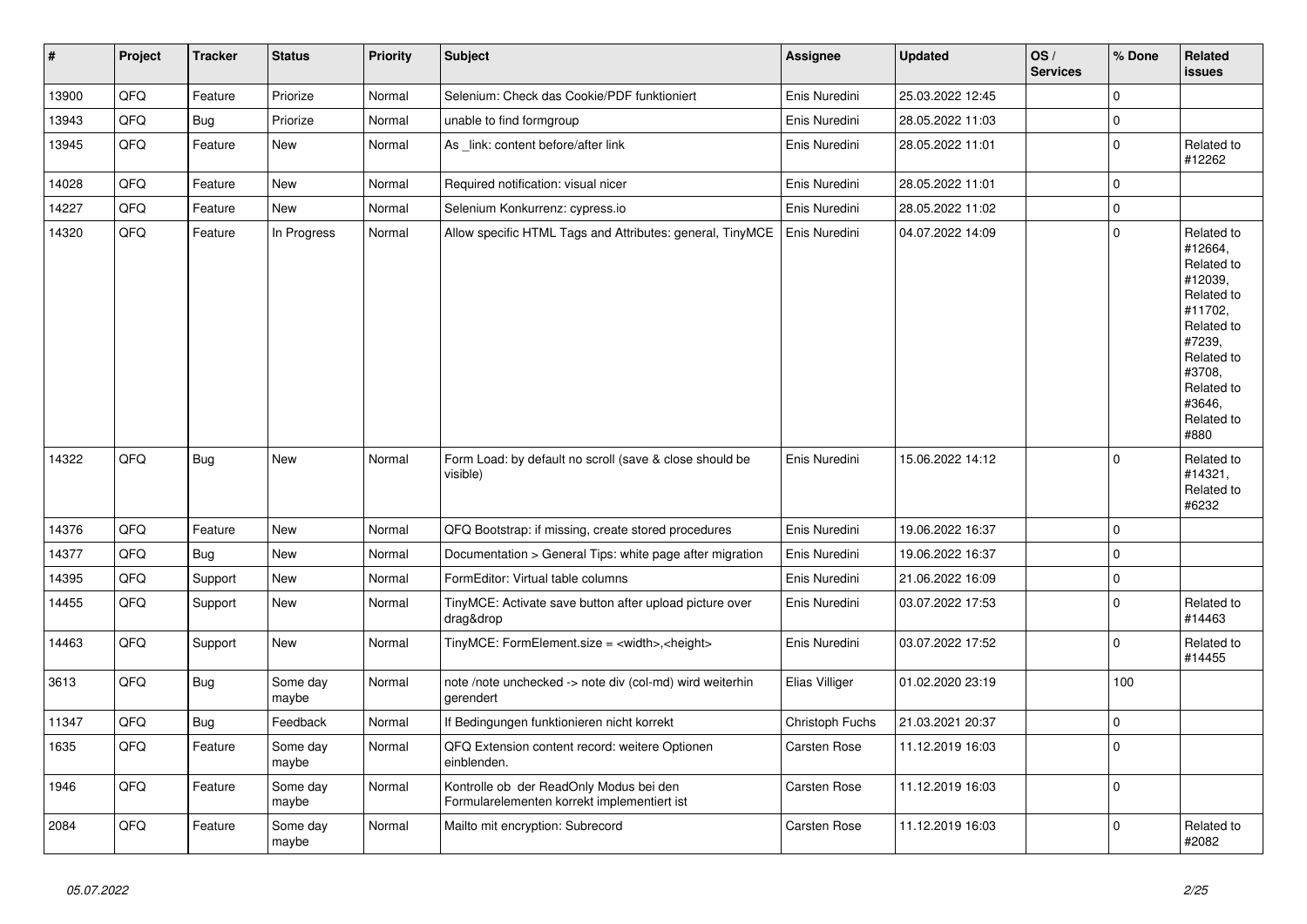| #    | Project | <b>Tracker</b> | <b>Status</b>     | <b>Priority</b> | <b>Subject</b>                                                                                                                | <b>Assignee</b>     | <b>Updated</b>   | OS/<br><b>Services</b> | % Done      | Related<br>issues                           |
|------|---------|----------------|-------------------|-----------------|-------------------------------------------------------------------------------------------------------------------------------|---------------------|------------------|------------------------|-------------|---------------------------------------------|
| 2361 | QFQ     | Feature        | <b>New</b>        | Normal          | Logging wer/wann/wo welches Formular aufgerufen hat                                                                           | Carsten Rose        | 11.12.2019 16:15 |                        | $\Omega$    | Related to<br>#4432,<br>Related to<br>#7480 |
| 2643 | QFQ     | <b>Bug</b>     | Some day<br>maybe | Normal          | Zend / PHP Webinars anschauen                                                                                                 | Carsten Rose        | 01.02.2020 15:56 |                        | $\mathbf 0$ |                                             |
| 2995 | QFQ     | Feature        | Some day<br>maybe | Normal          | Dropdown JQuery Plugin: 'chosen' - Moeglichkeit um Select<br>Listen mehr Funktion zu geben. Kein Bootstrap noetig.            | Carsten Rose        | 11.12.2019 16:03 |                        | $\mathbf 0$ |                                             |
| 3061 | QFQ     | Bug            | Some day<br>maybe | High            | winstitute: mysql connection durcheinander - nmhp17<br>(ag7)/QFQ arbeitet mit DB/Tabellen von biostat.                        | <b>Carsten Rose</b> | 03.05.2021 21:14 |                        | $\mathbf 0$ |                                             |
| 3109 | QFQ     | Bug            | Some day<br>maybe | High            | RealUrl: Links werden nicht korrekt gerendert                                                                                 | Carsten Rose        | 03.05.2021 21:14 |                        | $\mathbf 0$ |                                             |
| 3130 | QFQ     | <b>Bug</b>     | Some day<br>maybe | Normal          | Debug Info's nicht korrekt nach 'New > Save'.                                                                                 | <b>Carsten Rose</b> | 11.12.2019 16:03 |                        | $\mathbf 0$ | Related to<br>#3253                         |
| 3216 | QFQ     | Feature        | Some day<br>maybe | Normal          | dynamic update für checkbox label2                                                                                            | Carsten Rose        | 11.12.2019 16:03 |                        | $\mathbf 0$ | Related to<br>#2081                         |
| 3267 | QFQ     | Feature        | Some day<br>maybe | Normal          | 2 Forms auf einer Seite: real + Read only                                                                                     | Carsten Rose        | 11.12.2019 16:03 |                        | $\mathbf 0$ |                                             |
| 3273 | QFQ     | Feature        | Some day<br>maybe | Low             | Dirty Flag in Form                                                                                                            | Carsten Rose        | 11.12.2019 16:02 |                        | $\mathbf 0$ |                                             |
| 3285 | QFQ     | Feature        | Some day<br>maybe | Normal          | Zeichenlimit pro Feld: textarea / editor                                                                                      | <b>Carsten Rose</b> | 11.12.2019 16:02 |                        | $\mathbf 0$ |                                             |
| 3291 | QFQ     | Feature        | Some day<br>maybe | Normal          | AutoCron websiteToken                                                                                                         | <b>Carsten Rose</b> | 11.12.2019 16:02 |                        | $\mathbf 0$ | Related to<br>#4250                         |
| 3331 | QFQ     | Feature        | Some day<br>maybe | Normal          | Default Tooltip fuer _page? Links: mit Form und Record ID                                                                     | Carsten Rose        | 11.12.2019 16:02 |                        | $\mathbf 0$ |                                             |
| 3332 | QFQ     | Feature        | Some day<br>maybe | Normal          | Uploads: Thumbnails, Details zum hochgeladenen File                                                                           | Carsten Rose        | 11.12.2019 16:02 |                        | $\mathbf 0$ | Related to<br>#3264,<br>Related to<br>#5333 |
| 3349 | QFQ     | <b>Bug</b>     | Some day<br>maybe | Normal          | config.qfq.ini: a) vertraegt keine '=' im Value (z.B. Passwort),<br>b) Values sollten in ticks einschliessbar sein (spaces, ) | <b>Carsten Rose</b> | 11.12.2019 16:02 |                        | $\mathbf 0$ |                                             |
| 3350 | QFQ     | Feature        | Some day<br>maybe | Normal          | FormEditor: Hilfetext hinter 'checktype'                                                                                      | Carsten Rose        | 11.12.2019 16:02 |                        | $\mathbf 0$ |                                             |
| 3385 | QFQ     | Feature        | Some day<br>maybe | Normal          | templateGroup: insert/update/delete non primary records                                                                       | Carsten Rose        | 11.12.2019 16:02 |                        | $\mathbf 0$ |                                             |
| 3402 | QFQ     | Feature        | Some day<br>maybe | Normal          | Syntax Highlighting via CodeMirror                                                                                            | Carsten Rose        | 11.12.2019 16:02 |                        | 100         | Related to<br>#3207                         |
| 3432 | QFQ     | Feature        | New               | Normal          | subrecord: dynamicUpdate                                                                                                      | Carsten Rose        | 11.06.2020 21:10 |                        | $\mathbf 0$ | Related to<br>#5691                         |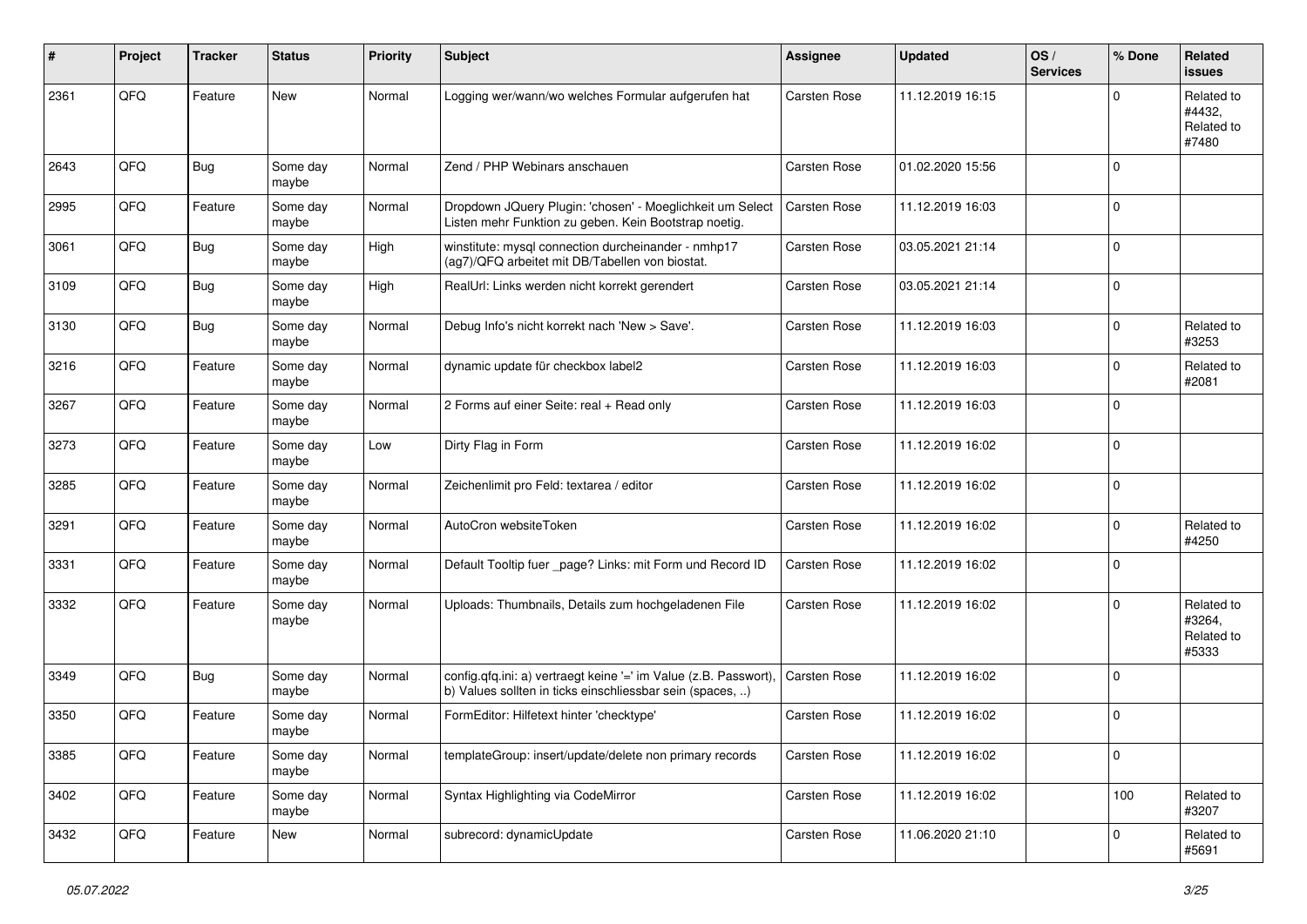| $\vert$ # | Project | <b>Tracker</b> | <b>Status</b>     | <b>Priority</b> | <b>Subject</b>                                                                                                                               | Assignee            | <b>Updated</b>   | OS/<br><b>Services</b> | % Done         | <b>Related</b><br><b>issues</b>             |
|-----------|---------|----------------|-------------------|-----------------|----------------------------------------------------------------------------------------------------------------------------------------------|---------------------|------------------|------------------------|----------------|---------------------------------------------|
| 3457      | QFQ     | Feature        | Some day<br>maybe | Normal          | LDAP: concat multi values to one single entry                                                                                                | Carsten Rose        | 11.12.2019 16:02 |                        | $\mathbf 0$    |                                             |
| 3458      | QFQ     | Feature        | Some day<br>maybe | Normal          | Display 'Edit Form Element'-Checkbox on form: should<br>depend on FE Group                                                                   | <b>Carsten Rose</b> | 11.12.2019 16:02 |                        | $\overline{0}$ | Related to<br>#3447                         |
| 3504      | QFQ     | Feature        | New               | Normal          | Logging: welche Action FEs werden wann wie ausgefuehrt                                                                                       | Carsten Rose        | 01.02.2020 23:21 |                        | $\Omega$       | Related to<br>#5458,<br>Related to<br>#4092 |
| 3537      | QFQ     | Feature        | Some day<br>maybe | Low             | SHOW COLUMNS FROM tableName - Extend '{{!'<br>definition                                                                                     | Carsten Rose        | 11.12.2019 16:02 |                        | $\mathbf 0$    |                                             |
| 3547      | QFQ     | <b>Bug</b>     | New               | Normal          | FE of type 'note' causes writing of empty fields.                                                                                            | Carsten Rose        | 01.02.2020 23:21 |                        | $\mathbf 0$    |                                             |
| 3570      | QFQ     | <b>Bug</b>     | Some day<br>maybe | High            | Formular mit prmitnew permitEdit=Always wird nicht<br>aufgerufen (ist leer)                                                                  | Carsten Rose        | 03.05.2021 21:14 |                        | $\Omega$       |                                             |
| 3588      | QFQ     | <b>Bug</b>     | Some day<br>maybe | Normal          | templateGroup: versteckte Elemente werden weiterhin<br>gespeichert.                                                                          | Carsten Rose        | 11.12.2019 16:02 |                        | $\mathbf 0$    |                                             |
| 3666      | QFQ     | Feature        | Some day<br>maybe | Normal          | a) Performance Messung: mysql_real_escape_string() im<br>Vergleich zu str_replace(), b) doppeltes Aufrufen von<br>mysql_real_escape_string() | Carsten Rose        | 11.12.2019 16:02 |                        | $\mathbf 0$    |                                             |
| 3677      | QFQ     | Feature        | Some day<br>maybe | Normal          | wkhtmltopdf: FE User access prohibited, if client IP changes<br>\$TYPO3_CONF_VARS[FE][lockIP]                                                | Carsten Rose        | 11.12.2019 16:02 |                        | $\mathbf 0$    |                                             |
| 3682      | QFQ     | Bug            | Some day<br>maybe | Normal          | Dynamic update: Radio buttons                                                                                                                | Carsten Rose        | 11.12.2019 16:02 |                        | $\mathbf 0$    |                                             |
| 3708      | QFQ     | Feature        | Some day<br>maybe | Normal          | Form: input - 'specialchars', 'none'  gewisse tags<br>erlauben, andere verbieten                                                             | Carsten Rose        | 11.12.2019 16:02 |                        | $\mathbf 0$    | Related to<br>#14320                        |
| 3727      | QFQ     | Feature        | New               | High            | Security: Session Hijacking erschweren                                                                                                       | Carsten Rose        | 03.05.2021 21:14 |                        | $\mathbf 0$    |                                             |
| 3750      | QFQ     | <b>Bug</b>     | Some day<br>maybe | Normal          | FE in a row: if one violates check, all are red                                                                                              | Carsten Rose        | 11.12.2019 16:03 |                        | $\mathbf 0$    |                                             |
| 3782      | QFQ     | Bug            | Priorize          | Normal          | Bei fehlerhafter Eingabe (z.B. Datum) sollte das erwartete<br>Format angezeigt werden                                                        | Carsten Rose        | 01.02.2020 10:13 |                        | $\mathbf 0$    |                                             |
| 3811      | QFQ     | <b>Bug</b>     | Some day<br>maybe | Normal          | Dynamic Update: extraButtonInfo - Text aktualisieren                                                                                         | Carsten Rose        | 11.12.2019 16:03 |                        | $\Omega$       | Related to<br>#11517                        |
| 3848      | QFQ     | Feature        | Some day<br>maybe | High            | Antivirus check fuer Upload files in gfg?                                                                                                    | Carsten Rose        | 03.05.2021 21:14 |                        | $\mathbf 0$    | Related to<br>#4131                         |
| 3867      | QFQ     | Feature        | Priorize          | Normal          | Readonly Formular: Template Groups add/delete<br>ausbeldnen                                                                                  | Carsten Rose        | 05.05.2021 22:12 |                        | $\overline{0}$ |                                             |
| 3877      | QFO     | Feature        | Some day<br>maybe | Normal          | FormEditor: die Felder die aktuell nicht gebraucht werden<br>nur auf readonly/disabled setzen (nicht ausblenden > das<br>irritiert.          | Carsten Rose        | 11.12.2019 16:03 |                        | $\overline{0}$ |                                             |
| 3882      | QFO     | <b>Bug</b>     | Some day<br>maybe | Normal          | templateGroup: disable 'add' if limit is reached - funktioniert<br>nicht wenn bereits records existierten                                    | Carsten Rose        | 11.12.2019 16:03 |                        | $\overline{0}$ |                                             |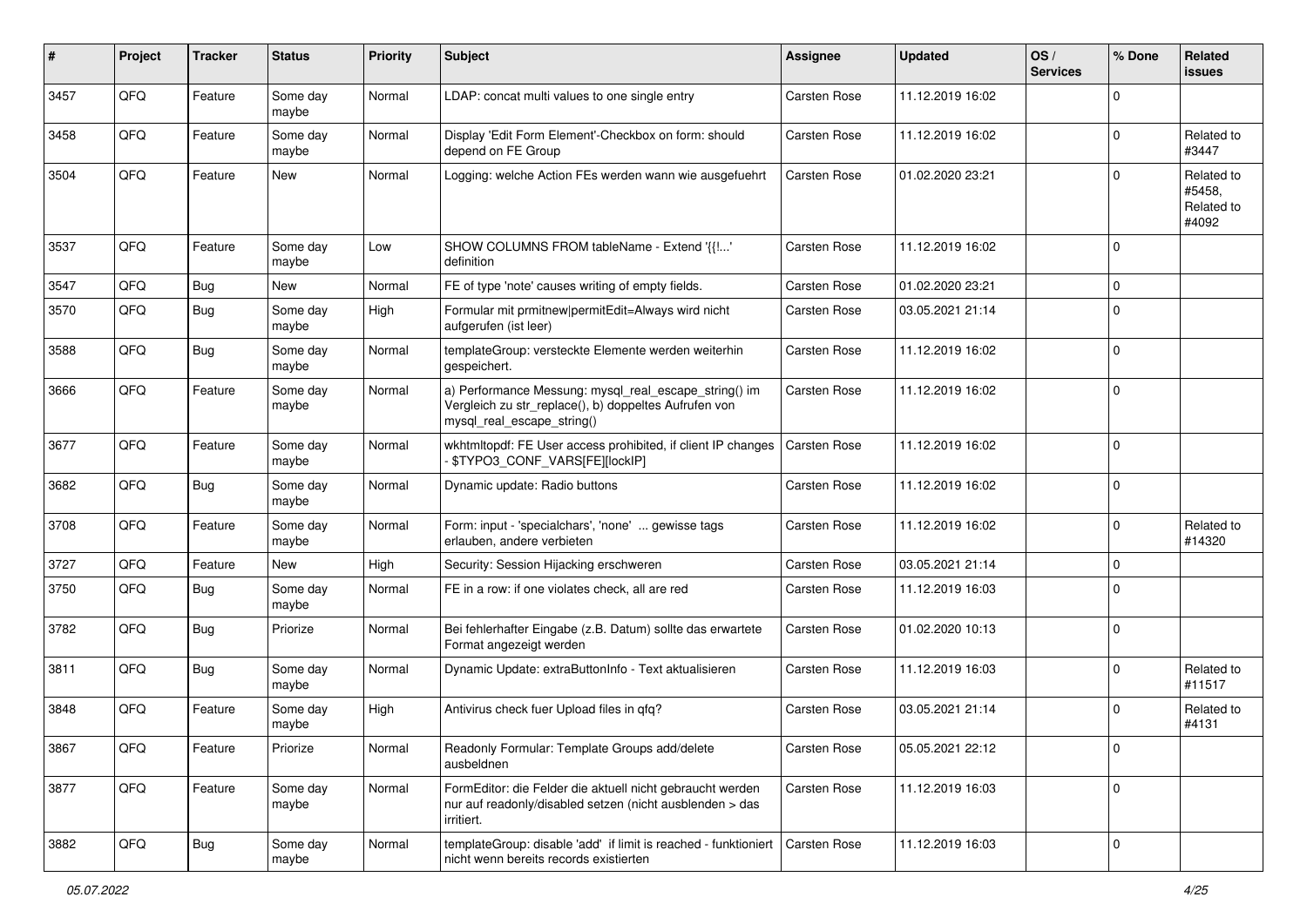| #    | Project | <b>Tracker</b> | <b>Status</b>     | <b>Priority</b> | <b>Subject</b>                                                                                                       | Assignee            | <b>Updated</b>   | OS/<br><b>Services</b> | % Done      | Related<br><b>issues</b>                    |
|------|---------|----------------|-------------------|-----------------|----------------------------------------------------------------------------------------------------------------------|---------------------|------------------|------------------------|-------------|---------------------------------------------|
| 3895 | QFQ     | Bug            | Some day<br>maybe | Normal          | typeahead pedantic: on lehrkredit Idap webpass - if only one<br>person is in dropdown, such person can't be selected | Carsten Rose        | 11.12.2019 16:03 |                        | $\Omega$    |                                             |
| 3900 | QFQ     | Feature        | Some day<br>maybe | Normal          | Extend documentation of 'Copy / Paste'                                                                               | Carsten Rose        | 11.12.2019 16:03 |                        | $\mathbf 0$ | Related to<br>#3899                         |
| 3905 | QFQ     | Feature        | Some day<br>maybe | Normal          | Documentation: Best Practice anhand eines Online<br>Bewerbungstools                                                  | Carsten Rose        | 11.12.2019 16:03 |                        | $\Omega$    |                                             |
| 3941 | QFQ     | Feature        | Some day<br>maybe | Normal          | sglAfter: es sollten mehrere moeglich sein                                                                           | Carsten Rose        | 11.12.2019 16:03 |                        | 0           | Related to<br>#3942                         |
| 3942 | QFQ     | Feature        | Some day<br>maybe | Normal          | Action Elemente: neu generierte IDs via FE weitergeben                                                               | Carsten Rose        | 11.12.2019 16:03 |                        | $\mathbf 0$ | Related to<br>#3941                         |
| 3947 | QFQ     | Feature        | Some day<br>maybe | Normal          | Attack detectect: logout current user                                                                                | Carsten Rose        | 11.12.2019 16:03 |                        | $\mathbf 0$ | Related to<br>#5458.<br>Related to<br>#6299 |
| 3967 | QFQ     | Feature        | Some day<br>maybe | High            | Report: Checkbox, Radio, Dropdown, Input welches ohne<br>Submit funktioniert - 'Inline-Form'                         | Carsten Rose        | 03.05.2021 21:14 |                        | $\mathbf 0$ |                                             |
| 3990 | QFQ     | Feature        | Some day<br>maybe | High            | custom class definition: add space automatically                                                                     | Carsten Rose        | 03.05.2021 21:14 |                        | $\mathbf 0$ |                                             |
| 3991 | QFQ     | Feature        | Some day<br>maybe | Normal          | report: Columnname '_skipWrap' skips 'fbeg', 'fend'                                                                  | <b>Carsten Rose</b> | 11.12.2019 16:03 |                        | $\mathbf 0$ |                                             |
| 4008 | QFQ     | Bug            | Some day<br>maybe | Normal          | FormElemen.type=sendmail: wrong 'TO' if 'real<br>name <rea@mail.to>' is used</rea@mail.to>                           | <b>Carsten Rose</b> | 11.12.2019 16:03 |                        | $\mathbf 0$ |                                             |
| 4018 | QFQ     | Feature        | New               | Normal          | typeahead: long query parameter / answer triggers 'Attack<br>detected' and purges current SIP storage.               | <b>Carsten Rose</b> | 29.06.2022 22:46 |                        | $\mathbf 0$ | Related to<br>#9077                         |
| 4023 | QFQ     | Feature        | New               | Normal          | prepared statements - FE action: salveld, sqlInsert,<br>sqlUpdate, sqlDelete, sqlBefore, sqlAfter                    | Carsten Rose        | 11.12.2019 16:15 |                        | $\mathbf 0$ |                                             |
| 4026 | QFQ     | Feature        | Some day<br>maybe | Normal          | sqlLog.sql: log number of FE.id                                                                                      | Carsten Rose        | 11.12.2019 16:03 |                        | $\mathbf 0$ | Related to<br>#5458                         |
| 4050 | QFQ     | Feature        | <b>New</b>        | Normal          | sql.log: 1) FormElement ID which causes a specific action<br>2) Result in the same row.                              | Carsten Rose        | 15.04.2020 11:35 |                        | $\mathbf 0$ | Related to<br>#5458                         |
| 4082 | QFQ     | Feature        | New               | Normal          | Dynamic Update: modeSql - useful default                                                                             | Carsten Rose        | 01.02.2020 23:22 |                        | $\mathbf 0$ |                                             |
| 4092 | QFQ     | Bug            | Some day<br>maybe | Normal          | 1) Logging verbessern wann welches FE warum<br>ausgefuehrt wird, 2) Documentation: Best Practice Template<br>Group   | Carsten Rose        | 01.02.2020 23:19 |                        | $\mathbf 0$ | Related to<br>#3504                         |
| 4197 | QFQ     | Feature        | Some day<br>maybe | Normal          | Unit Test fuer JSON Stream von QuickFormQuery.php ><br>doForm()                                                      | <b>Carsten Rose</b> | 11.12.2019 16:03 |                        | $\mathbf 0$ |                                             |
| 4250 | QFQ     | Feature        | <b>New</b>        | Normal          | AutoCron in QFQ via PHP                                                                                              | Carsten Rose        | 01.02.2020 23:21 |                        | $\mathbf 0$ | Related to<br>#3292,<br>Related to<br>#3291 |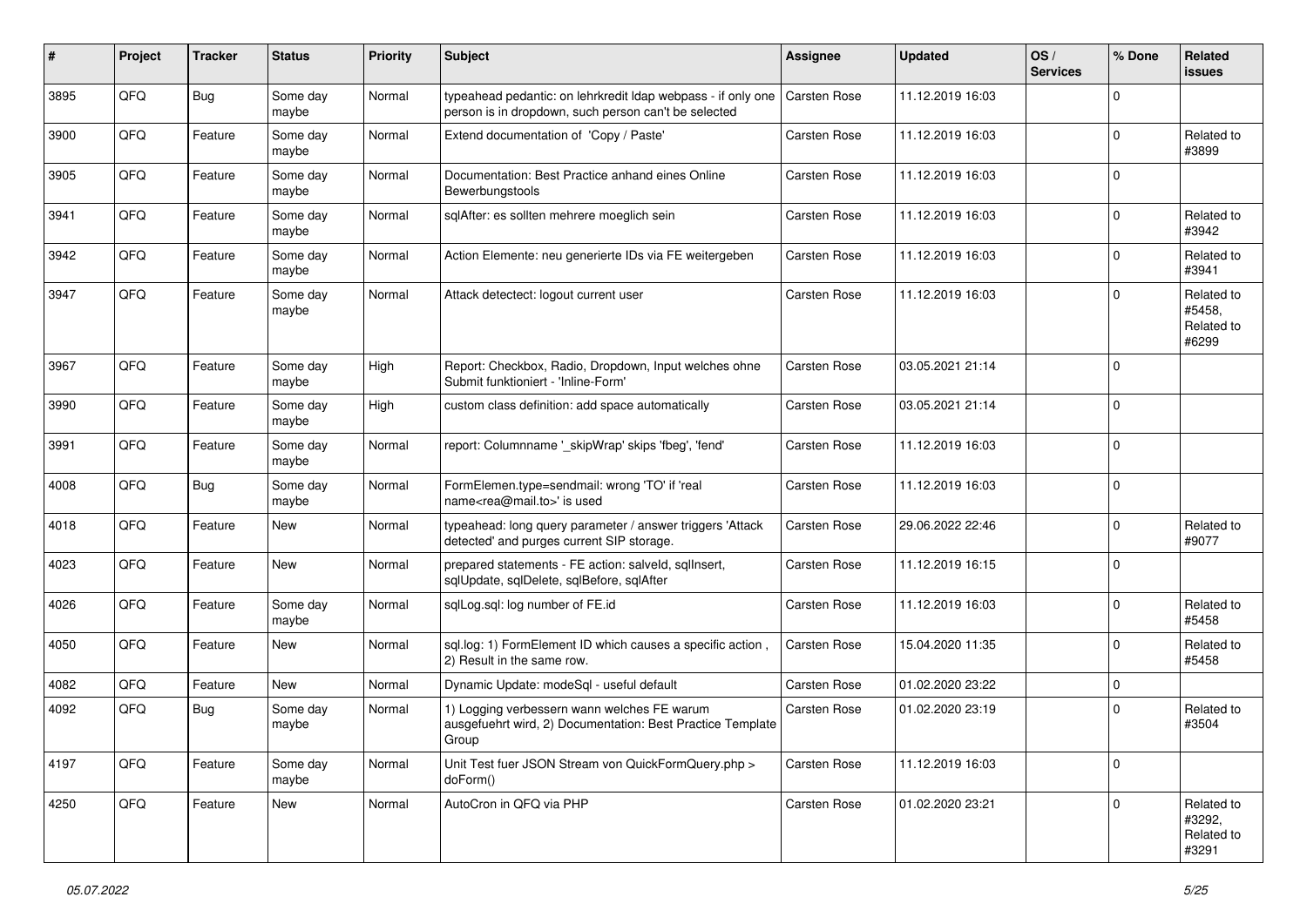| ∦    | Project | <b>Tracker</b> | <b>Status</b>     | <b>Priority</b> | <b>Subject</b>                                                                                                          | <b>Assignee</b>     | <b>Updated</b>   | OS/<br><b>Services</b> | % Done      | <b>Related</b><br><b>issues</b>             |
|------|---------|----------------|-------------------|-----------------|-------------------------------------------------------------------------------------------------------------------------|---------------------|------------------|------------------------|-------------|---------------------------------------------|
| 4258 | QFQ     | Feature        | Some day<br>maybe | High            | <b>System Defaults: Forms</b>                                                                                           | <b>Carsten Rose</b> | 03.05.2021 21:14 |                        | $\mathbf 0$ |                                             |
| 4259 | QFQ     | Feature        | Some day<br>maybe | Normal          | Instant trigger a cron job                                                                                              | Carsten Rose        | 11.12.2019 16:03 |                        | $\Omega$    |                                             |
| 4279 | QFQ     | Bug            | Some day<br>maybe | High            | config.linkVars lost                                                                                                    | Carsten Rose        | 03.05.2021 21:14 |                        | $\mathbf 0$ |                                             |
| 4293 | QFQ     | <b>Bug</b>     | Some day<br>maybe | Normal          | Download broken if token 'd:' is missing - but no error<br>message                                                      | <b>Carsten Rose</b> | 11.12.2019 16:03 |                        | $\mathbf 0$ | Related to<br>#7514                         |
| 4328 | QFQ     | <b>Bug</b>     | Some day<br>maybe | Normal          | Error Message: Show FE name/number on problems in FE                                                                    | <b>Carsten Rose</b> | 01.02.2020 23:20 |                        | $\mathbf 0$ |                                             |
| 4330 | QFQ     | Feature        | Some day<br>maybe | Normal          | Error Message: report missing {{ / }} in sqlUpdate, sqlInsert,<br>sglDelete, sglAfter, sglBefore in FE action elements. | Carsten Rose        | 01.02.2020 23:20 |                        | $\mathbf 0$ |                                             |
| 4343 | QFQ     | Feature        | Some day<br>maybe | Normal          | Link: Classifier to add 'attributes'                                                                                    | <b>Carsten Rose</b> | 01.02.2020 23:20 |                        | $\mathbf 0$ | Related to<br>#14077                        |
| 4349 | QFQ     | Feature        | Some day<br>maybe | Normal          | link download: downloaded external URL to<br>deliver/concatenate - check mimetipe and handle it correctly               | Carsten Rose        | 11.12.2019 16:02 |                        | $\mathbf 0$ |                                             |
| 4365 | QFQ     | Feature        | Some day<br>maybe | Normal          | Multi Language: new way of config                                                                                       | Carsten Rose        | 01.02.2020 23:20 |                        | $\pmb{0}$   |                                             |
| 4413 | QFQ     | Feature        | <b>New</b>        | Normal          | fieldset: show/hidden, modeSgl, dynamicUpdate                                                                           | Carsten Rose        | 09.02.2022 15:19 |                        | $\mathbf 0$ |                                             |
| 4528 | QFQ     | <b>Bug</b>     | Some day<br>maybe | Normal          | extraButtonLock mit SQLAhead Bug                                                                                        | Carsten Rose        | 01.02.2020 23:19 |                        | $\Omega$    |                                             |
| 4549 | QFQ     | <b>Bug</b>     | Some day<br>maybe | Normal          | TemplateGroups: FE.type SELECT loose selected value<br>after save                                                       | Carsten Rose        | 01.02.2020 23:20 |                        | $\mathbf 0$ | Related to<br>#4548,<br>Related to<br>#4771 |
| 4583 | QFQ     | <b>Bug</b>     | Some dav<br>maybe | Normal          | Dynamic Update bei TypeAhead Feldern                                                                                    | <b>Carsten Rose</b> | 01.02.2020 23:19 |                        | $\Omega$    |                                             |
| 4606 | QFQ     | Feature        | Some day<br>maybe | Normal          | link: qualifier to render bootstrap button                                                                              | Carsten Rose        | 01.02.2020 23:19 |                        | $\mathbf 0$ |                                             |
| 4650 | QFQ     | Feature        | Some day<br>maybe | Normal          | Convert html to doc/rtf                                                                                                 | Carsten Rose        | 01.02.2020 23:20 |                        | $\pmb{0}$   | Related to<br>#10704                        |
| 4651 | QFQ     | Bug            | Some day<br>maybe | Normal          | "Loading document" Modal wird angezeigt bei uzhcd type=2<br>Ansicht                                                     | <b>Carsten Rose</b> | 01.02.2020 23:20 |                        | $\mathbf 0$ |                                             |
| 4652 | QFQ     | Feature        | Some day<br>maybe | Normal          | UZH CD: Weiterleitung auf benutzerdefinierte 403/404 Seite                                                              | Carsten Rose        | 01.02.2020 23:20 |                        | $\mathbf 0$ |                                             |
| 4659 | QFQ     | Bug            | Some day<br>maybe | Normal          | infoButtonExtra                                                                                                         | Carsten Rose        | 01.02.2020 23:20 |                        | $\mathbf 0$ |                                             |
| 4756 | QFQ     | Bug            | <b>New</b>        | Normal          | Form dirty even nothing changes                                                                                         | Carsten Rose        | 11.12.2019 16:16 |                        | $\pmb{0}$   |                                             |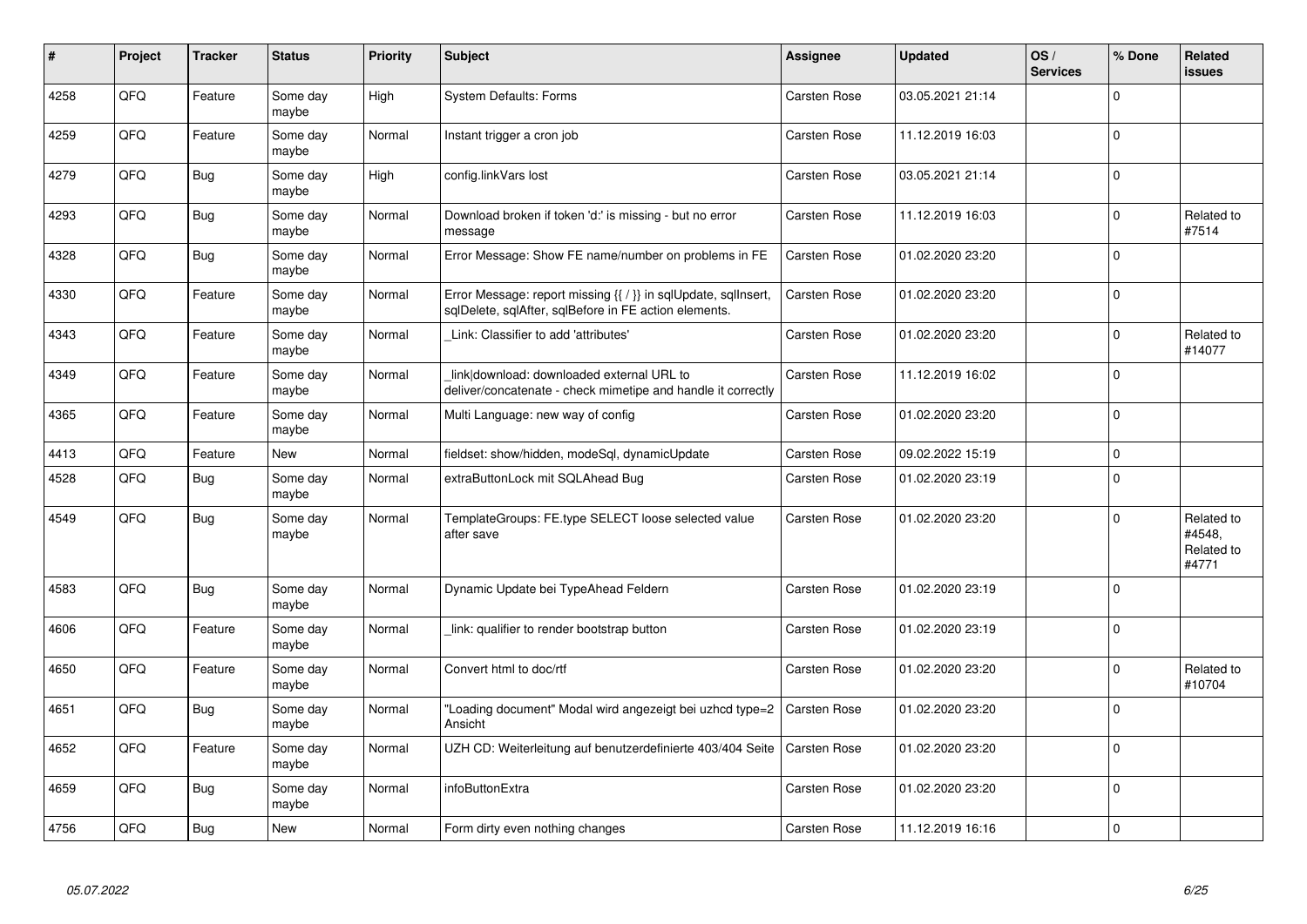| #    | Project        | <b>Tracker</b> | <b>Status</b>     | <b>Priority</b> | Subject                                                                                                              | Assignee            | <b>Updated</b>   | OS/<br><b>Services</b> | % Done      | Related<br>issues                              |
|------|----------------|----------------|-------------------|-----------------|----------------------------------------------------------------------------------------------------------------------|---------------------|------------------|------------------------|-------------|------------------------------------------------|
| 4757 | QFQ            | Feature        | Some day<br>maybe | Normal          | Test subrecord: download links ok? Links ok?                                                                         | Carsten Rose        | 01.02.2020 23:20 |                        | $\Omega$    |                                                |
| 4771 | QFQ            | Bug            | Some day<br>maybe | Normal          | qfq: select-down-values empty after save (edit-form for<br>program administrators)                                   | Carsten Rose        | 01.02.2020 23:20 |                        | $\Omega$    | Related to<br>#4549, Has<br>duplicate<br>#4282 |
| 4839 | QFQ            | Feature        | Some day<br>maybe | Normal          | qfq-handle in <head> Abschnitt</head>                                                                                | Carsten Rose        | 11.12.2019 16:02 |                        | $\mathbf 0$ |                                                |
| 4869 | QFQ            | Feature        | Some day<br>maybe | Normal          | Dynamic Update (show, hide, readonly?, required?) for<br><b>Template Group Elements</b>                              | <b>Carsten Rose</b> | 01.02.2020 23:19 |                        | $\mathbf 0$ | Related to<br>#4865                            |
| 4872 | QFQ            | Feature        | Some day<br>maybe | Normal          | Fields of Typo3 page available in STORE_TYPO3                                                                        | Carsten Rose        | 01.02.2020 23:19 |                        | $\Omega$    |                                                |
| 4956 | QFQ            | Feature        | Some day<br>maybe | Normal          | Sendmail: Benutzerdefinierte Headers                                                                                 | Carsten Rose        | 11.12.2019 16:02 |                        | $\mathbf 0$ |                                                |
| 5021 | QFQ            | <b>Bug</b>     | Some day<br>maybe | Normal          | FE.typ=extra - during save displays error 'datum2' already<br>filled in STORE_SIP - the value is stored nevertheless | Carsten Rose        | 01.02.2020 23:19 |                        | $\mathbf 0$ | Related to<br>#3875                            |
| 5131 | QFQ            | Feature        | New               | Normal          | Activate Spin Gear ('wait/busy' indicator) via LINK attribute                                                        | Carsten Rose        | 01.02.2020 23:21 |                        | $\mathbf 0$ |                                                |
| 5132 | QFQ            | Feature        | Some day<br>maybe | Normal          | Error Message sendmail missing attachment: more details                                                              | Carsten Rose        | 01.02.2020 23:19 |                        | $\mathbf 0$ |                                                |
| 5221 | QFQ            | Bug            | New               | High            | Download Dialog: Bleibt stehen in FF wenn Datei<br>automatisch gespeichert wird.                                     | Carsten Rose        | 03.05.2021 21:14 |                        | $\mathbf 0$ |                                                |
| 5305 | QFQ            | Bug            | <b>New</b>        | Normal          | Upload FormElement: nicht disabled by readonly Form                                                                  | Carsten Rose        | 16.06.2021 13:43 |                        | $\Omega$    | Related to<br>#9347,<br>Related to<br>#9834    |
| 5345 | QFQ            | Feature        | <b>New</b>        | Normal          | Report: UPDATE / INSERT / DELETE statements should<br>trigger subqueries, depending on the result.                   | Carsten Rose        | 27.05.2020 16:11 |                        | $\mathbf 0$ |                                                |
| 5428 | QFQ            | Feature        | Some day<br>maybe | Normal          | secure thumbnail: late render on access.                                                                             | Carsten Rose        | 01.02.2020 23:20 |                        | $\mathbf 0$ |                                                |
| 5459 | QFQ            | <b>Bug</b>     | <b>New</b>        | High            | Multi DB: spread system tables between 'QFQ' and<br>'Data'-DB                                                        | Carsten Rose        | 03.05.2021 21:14 |                        | $\mathbf 0$ | Related to<br>#4720                            |
| 5480 | QFQ            | Feature        | Some day<br>maybe | Normal          | QFQ: Dokumentation mit Screenshots versehen                                                                          | Carsten Rose        | 01.02.2020 23:20 |                        | $\mathbf 0$ | Related to<br>#9879                            |
| 5548 | $\mathsf{QFQ}$ | Feature        | Some day<br>maybe | Normal          | 801 Textfiles/Scriptfiles als Thumbnail                                                                              | Carsten Rose        | 07.03.2022 16:26 |                        | $\pmb{0}$   |                                                |
| 5557 | QFQ            | Bug            | Some day<br>maybe | Normal          | Form load: STORE RECORD filled, but should be empty                                                                  | Carsten Rose        | 01.02.2020 23:19 |                        | $\mathbf 0$ |                                                |
| 5559 | QFQ            | <b>Bug</b>     | New               | Normal          | FE.type = Upload: 'accept' might contain variables                                                                   | Carsten Rose        | 11.05.2020 21:23 |                        | $\mathbf 0$ |                                                |
| 5576 | QFQ            | <b>Bug</b>     | New               | Normal          | Using MySQL 'DROP' requires privilege - wich is not really<br>necessary.                                             | Carsten Rose        | 01.02.2020 23:21 |                        | $\mathbf 0$ |                                                |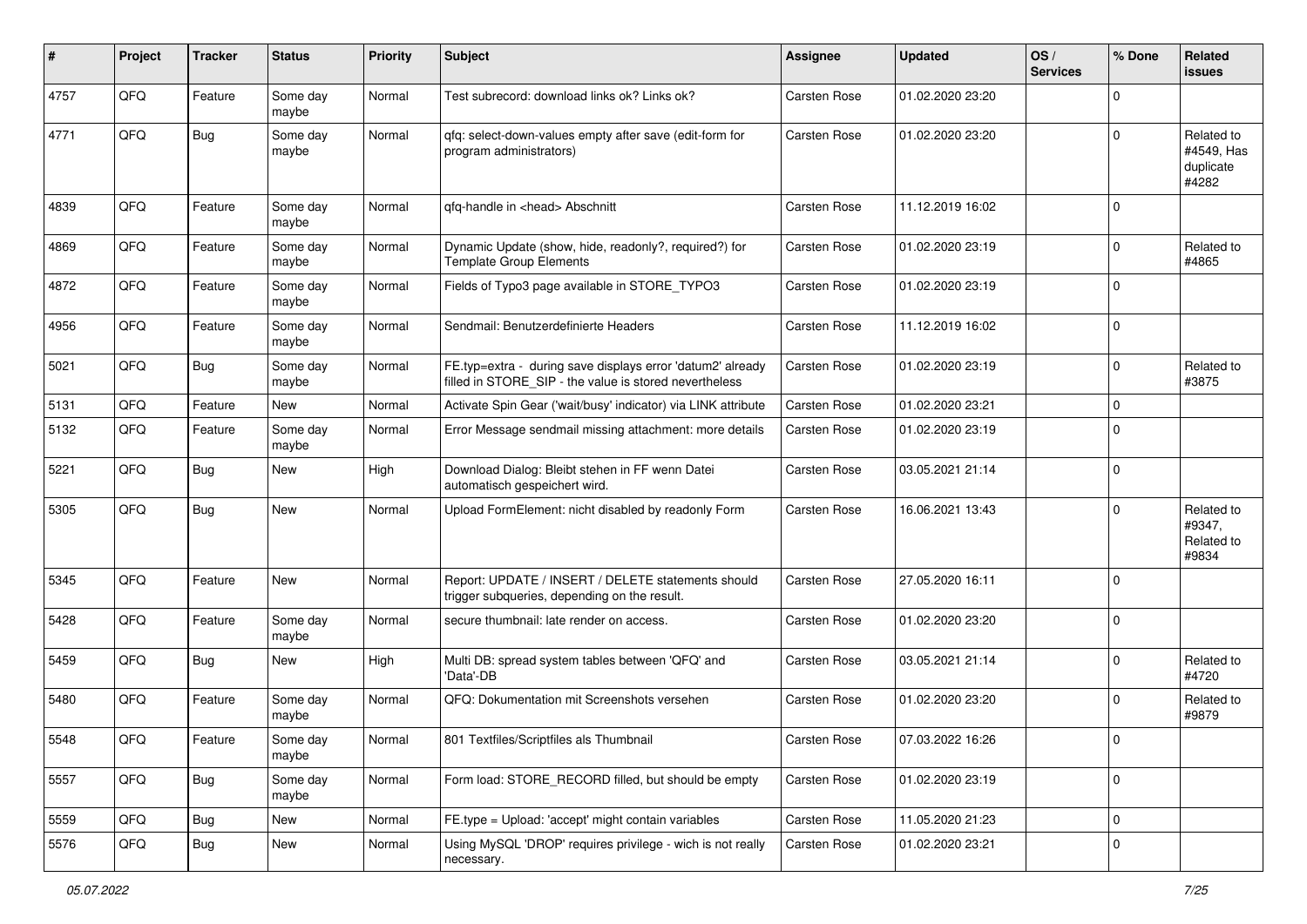| ∦    | Project        | <b>Tracker</b> | <b>Status</b>     | <b>Priority</b> | <b>Subject</b>                                                                                        | Assignee            | <b>Updated</b>   | OS/<br><b>Services</b> | % Done      | Related<br><b>issues</b>                    |
|------|----------------|----------------|-------------------|-----------------|-------------------------------------------------------------------------------------------------------|---------------------|------------------|------------------------|-------------|---------------------------------------------|
| 5579 | QFQ            | Feature        | Some day<br>maybe | Normal          | Enhance Doc / Presentation: variable type 'link column type'                                          | Carsten Rose        | 01.02.2020 23:19 |                        | $\Omega$    |                                             |
| 5665 | QFQ            | Feature        | Some day<br>maybe | Normal          | Versuch das '{{!' nicht mehr noetig ist.                                                              | <b>Carsten Rose</b> | 01.02.2020 23:20 |                        | $\mathbf 0$ | Related to<br>#7432,<br>Related to<br>#7434 |
| 5695 | QFQ            | Feature        | In Progress       | Normal          | Multiform                                                                                             | Carsten Rose        | 02.01.2021 18:38 |                        | $\mathbf 0$ |                                             |
| 5706 | QFQ            | <b>Bug</b>     | Some day<br>maybe | Normal          | upload: fileDestination needs to be sanatized                                                         | Carsten Rose        | 01.02.2020 23:19 |                        | $\mathbf 0$ |                                             |
| 5715 | QFQ            | Feature        | <b>New</b>        | High            | PDF Caching                                                                                           | <b>Carsten Rose</b> | 03.05.2021 21:14 |                        | $\mathbf 0$ | Related to<br>#5851,<br>Related to<br>#6357 |
| 5768 | QFQ            | Bug            | Some day<br>maybe | Normal          | '{{pageLanguage:T}}' missing if QFQ is called via api                                                 | Carsten Rose        | 01.02.2020 23:19 |                        | $\mathbf 0$ |                                             |
| 5782 | QFQ            | Feature        | New               | Normal          | NextCloud API                                                                                         | <b>Carsten Rose</b> | 01.02.2020 10:02 |                        | 0           |                                             |
| 5852 | QFQ            | Feature        | Some day<br>maybe | Normal          | Logging: mail.log / sql.log - im FE anzeigen und via AJAX<br>aktualisieren                            | <b>Carsten Rose</b> | 01.02.2020 23:19 |                        | $\mathbf 0$ | Related to<br>#5885                         |
| 5894 | QFQ            | Feature        | Feedback          | Normal          | Typeahead in Report: show/hide rows dynamically                                                       | Carsten Rose        | 18.02.2022 08:50 |                        | $\mathbf 0$ | Related to<br>#5893,<br>Related to<br>#5885 |
| 5942 | QFQ            | Feature        | Priorize          | Normal          | 'L' and 'type': append to links, generate via '_link' by using<br>'u:' .                              | Carsten Rose        | 01.02.2020 10:13 |                        | $\mathbf 0$ |                                             |
| 5983 | QFQ            | Feature        | Some day<br>maybe | Normal          | Form Submit (save & update): normalize date/-time FE                                                  | Carsten Rose        | 01.02.2020 23:19 |                        | $\Omega$    |                                             |
| 5991 | QFQ            | Bug            | Some day<br>maybe | Normal          | URLs with ' ' or long parameter are problematic                                                       | Carsten Rose        | 01.02.2020 23:19 |                        | $\mathbf 0$ |                                             |
| 6116 | QFQ            | <b>Bug</b>     | Priorize          | High            | value of checkbox not saved                                                                           | Carsten Rose        | 07.12.2021 17:19 |                        | $\mathbf 0$ |                                             |
| 6250 | QFQ            | Feature        | In Progress       | Normal          | Enhance layout: a) Subrecord, b) Subrecord-Title                                                      | <b>Carsten Rose</b> | 01.02.2020 23:22 |                        | $\mathbf 0$ | Related to<br>#5391                         |
| 6261 | QFQ            | Feature        | <b>New</b>        | Normal          | Persistent SIP                                                                                        | <b>Carsten Rose</b> | 12.06.2021 09:07 |                        | $\mathbf 0$ | Related to<br>#10819                        |
| 6289 | $\mathsf{QFQ}$ | Feature        | New               | Normal          | Form: Log                                                                                             | Carsten Rose        | 01.02.2020 23:21 |                        | $\pmb{0}$   |                                             |
| 6292 | QFQ            | Feature        | New               | Normal          | Download: File speichern mit Hash aber original Filename in<br>der Datenbank vermerken fuer Downloads | Carsten Rose        | 01.02.2020 23:21 |                        | $\mathbf 0$ |                                             |
| 6437 | QFQ            | Feature        | New               | Normal          | Neuer Mode Button bei FormElementen                                                                   | Carsten Rose        | 01.02.2020 23:21 |                        | $\mathbf 0$ | Related to<br>#9668,<br>Blocked by<br>#9678 |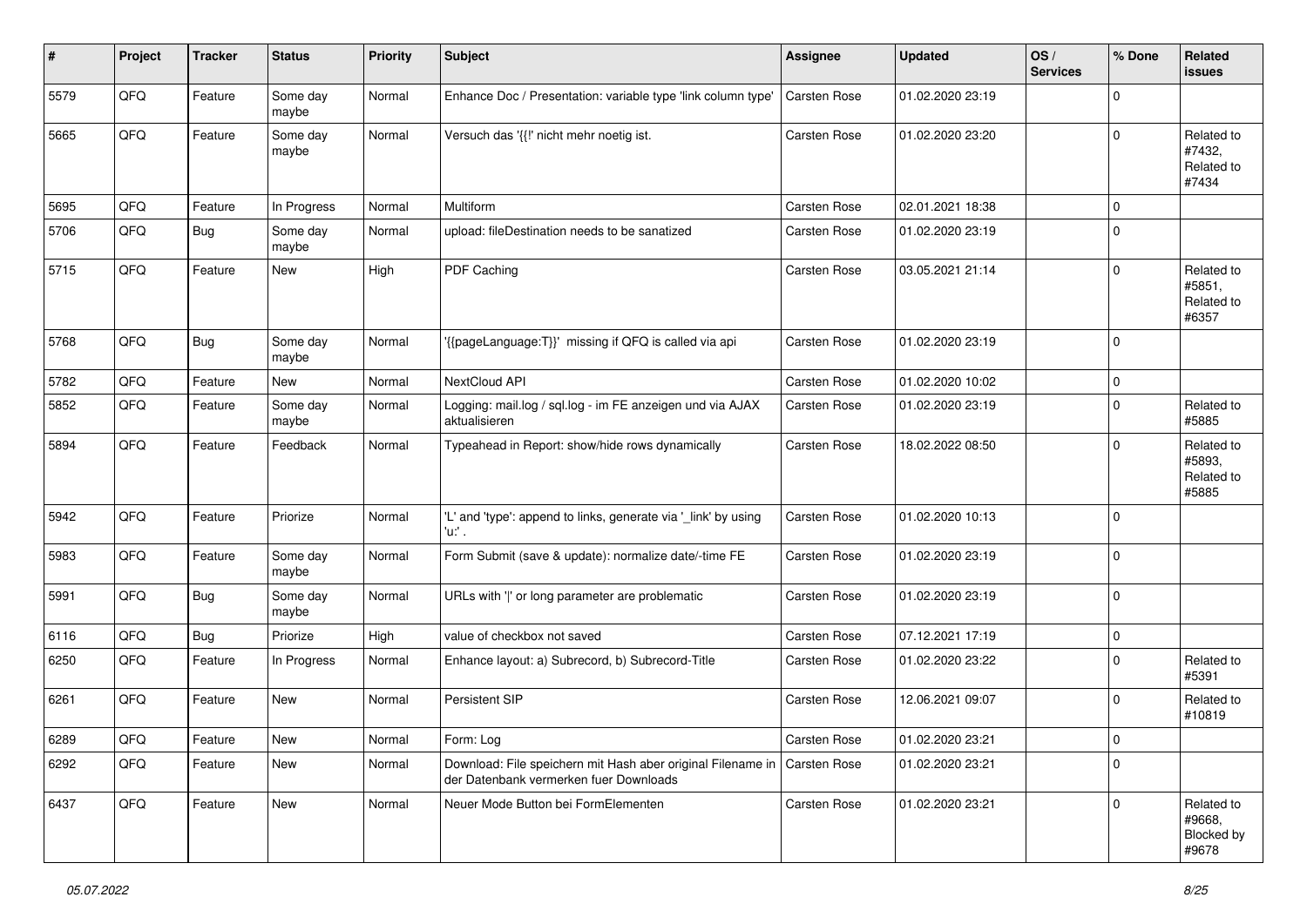| ∦    | Project | <b>Tracker</b> | <b>Status</b>     | <b>Priority</b> | <b>Subject</b>                                                                                                                | <b>Assignee</b>     | <b>Updated</b>   | OS/<br><b>Services</b> | % Done       | Related<br>issues         |
|------|---------|----------------|-------------------|-----------------|-------------------------------------------------------------------------------------------------------------------------------|---------------------|------------------|------------------------|--------------|---------------------------|
| 6462 | QFQ     | <b>Bug</b>     | New               | Normal          | File Upload: Nutzlose Fehlermeldung wenn Datei zu gross                                                                       | Carsten Rose        | 01.02.2020 23:21 |                        | $\Omega$     | Related to<br>#6139       |
| 6483 | QFQ     | <b>Bug</b>     | <b>New</b>        | Normal          | R Store funktioniert nicht bei 'Report Notation' im FE                                                                        | Carsten Rose        | 01.02.2020 23:21 |                        | $\Omega$     |                           |
| 6574 | QFQ     | <b>Bug</b>     | Priorize          | Normal          | gfg.log: Fehlermeldung wurde angezeigt, aber nicht geloggt                                                                    | Carsten Rose        | 01.02.2020 10:13 |                        | 0            |                           |
| 6594 | QFQ     | Feature        | New               | Normal          | Excel: on download, check if there is a valid sip                                                                             | Carsten Rose        | 01.02.2020 23:21 |                        | 0            |                           |
| 6602 | QFQ     | Feature        | <b>New</b>        | Normal          | Formlet: in Report auf Mausklick ein mini-form oeffnen                                                                        | <b>Carsten Rose</b> | 11.12.2019 16:16 |                        | $\Omega$     |                           |
| 6609 | QFQ     | Feature        | <b>New</b>        | Normal          | Formlet: JSON API erweitern                                                                                                   | Carsten Rose        | 01.02.2020 23:21 |                        | 50           |                           |
| 6677 | QFQ     | Bug            | <b>New</b>        | Normal          | Error message FE Action Element: no/wrong FE reference<br>who cause the problem.                                              | Carsten Rose        | 01.02.2020 23:21 |                        | $\Omega$     |                           |
| 6715 | QFQ     | Feature        | Some day<br>maybe | Normal          | Code-Refactoring: dbArray vereinheitlichen                                                                                    | Carsten Rose        | 11.12.2019 16:02 |                        | $\Omega$     |                           |
| 6723 | QFQ     | Feature        | New               | Normal          | Report QFQ Installation and Version                                                                                           | Carsten Rose        | 12.06.2021 09:07 |                        | $\mathbf 0$  |                           |
| 6765 | QFQ     | Feature        | <b>New</b>        | Normal          | Moeglichkeit via QFQ eigene Logs zu schreiben                                                                                 | <b>Carsten Rose</b> | 01.02.2020 23:21 |                        | 0            |                           |
| 6855 | QFQ     | Feature        | New               | Normal          | With {{feUser:U}}!={{feUser:T}}: Save / Delete: only<br>possible with {{feUserSave:U}}='yes' and<br>'{{feUserDelete:U}}='yes' | <b>Carsten Rose</b> | 01.02.2020 23:21 |                        | $\mathbf 0$  |                           |
| 6912 | QFQ     | <b>Bug</b>     | <b>New</b>        | Normal          | error Message Var 'deadline' already set in SIP - in Form<br>with FE.value={{deadline:R:::{{deadlinePeriod:Y}}}}              | Carsten Rose        | 01.02.2020 23:21 |                        | $\Omega$     |                           |
| 6998 | QFQ     | Feature        | Priorize          | Normal          | Form: with debug=on show column information as tooltip of<br>column label                                                     | <b>Carsten Rose</b> | 01.02.2020 10:13 |                        | $\Omega$     |                           |
| 7002 | QFQ     | Bug            | <b>New</b>        | Normal          | Dynamic Update: row does not disappear / appear                                                                               | Carsten Rose        | 01.02.2020 23:22 |                        | $\mathbf 0$  |                           |
| 7014 | QFQ     | Bug            | New               | Normal          | Sending invalid emails succeeds when<br>debug.redirectAllMailTo is set                                                        | Carsten Rose        | 01.02.2020 23:21 |                        | $\mathbf 0$  |                           |
| 7099 | QFQ     | Feature        | <b>New</b>        | Normal          | Redesign FormEditor                                                                                                           | Carsten Rose        | 01.02.2020 23:21 |                        | $\mathbf{0}$ |                           |
| 7102 | QFQ     | Feature        | New               | Normal          | Comment sign in report: '#' and '--'                                                                                          | Carsten Rose        | 01.02.2020 23:21 |                        | $\mathbf 0$  |                           |
| 7107 | QFQ     | Feature        | Some day<br>maybe | Normal          | Showcase Registration Tool: Anmeldung / Administration :<br>Liste Anmeldungen / Emaileinaldung                                | Carsten Rose        | 11.12.2019 16:01 |                        | $\Omega$     |                           |
| 7109 | QFQ     | Feature        | <b>New</b>        | Normal          | Dynamic Updates: row/element hide                                                                                             | Carsten Rose        | 01.02.2020 23:22 |                        | $\mathbf 0$  | Has<br>duplicate<br>#4081 |
| 7119 | QFQ     | Feature        | New               | Normal          | Upload: scaleDownWidth, scaleDownHeight                                                                                       | Carsten Rose        | 01.02.2020 23:21 |                        | $\mathbf 0$  |                           |
| 7175 | QFQ     | Feature        | New               | Normal          | Upload: md5 hash as filename                                                                                                  | Carsten Rose        | 01.02.2020 23:21 |                        | $\mathbf 0$  |                           |
| 7217 | QFQ     | Feature        | Priorize          | Normal          | Download: notice User if `_sip=?` is missing                                                                                  | Carsten Rose        | 01.02.2020 10:13 |                        | $\mathbf 0$  |                           |
| 7219 | QFQ     | <b>Bug</b>     | New               | Normal          | typeSheadSql / typeAheadSqlPrefetch: change to curly<br>braces                                                                | Carsten Rose        | 01.02.2020 23:21 |                        | $\mathbf 0$  |                           |
| 7239 | QFQ     | Feature        | New               | Normal          | TinyMCE: html tag whitelist                                                                                                   | Carsten Rose        | 01.02.2020 23:21 |                        | 0            | Related to<br>#14320      |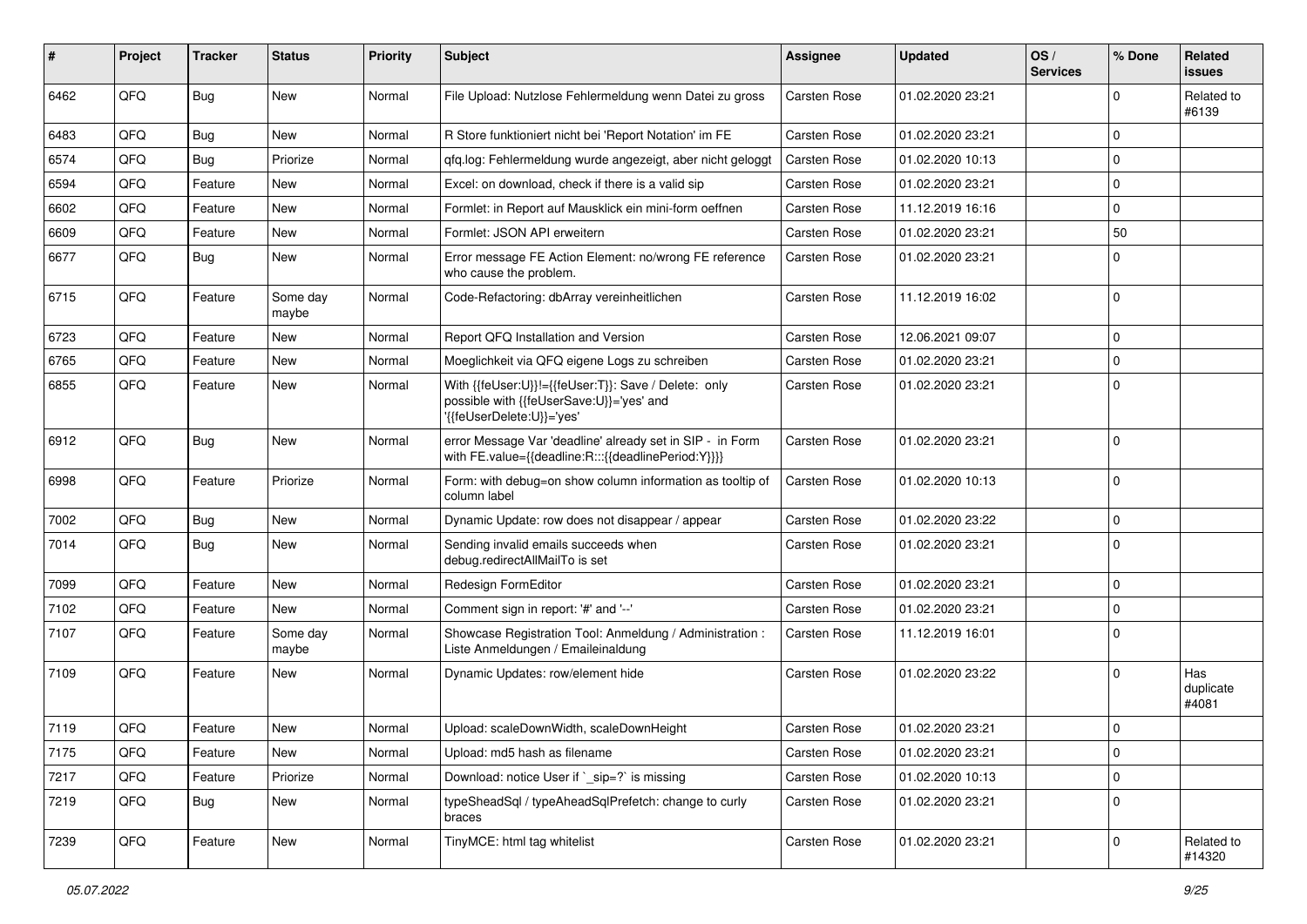| #    | Project | <b>Tracker</b> | <b>Status</b>     | <b>Priority</b> | Subject                                                                                   | <b>Assignee</b> | <b>Updated</b>   | OS/<br><b>Services</b> | % Done       | Related<br>issues   |
|------|---------|----------------|-------------------|-----------------|-------------------------------------------------------------------------------------------|-----------------|------------------|------------------------|--------------|---------------------|
| 7261 | QFQ     | <b>Bug</b>     | New               | Normal          | Report pathFilename for user without path, only the<br>filename                           | Carsten Rose    | 01.02.2020 23:21 |                        | $\Omega$     |                     |
| 7280 | QFQ     | Feature        | New               | Normal          | recently used table                                                                       | Carsten Rose    | 01.02.2020 23:21 |                        | 0            |                     |
| 7290 | QFQ     | Feature        | Priorize          | Normal          | FormEditor: title as textarea if LEN(title)>60                                            | Carsten Rose    | 01.02.2020 10:13 |                        | $\Omega$     | Blocked by<br>#7682 |
| 7336 | QFQ     | Feature        | Some day<br>maybe | Normal          | PDF Upload: disallow PDFs with specific Meta information                                  | Carsten Rose    | 11.12.2019 16:01 |                        | $\Omega$     |                     |
| 7342 | QFQ     | Feature        | New               | Normal          | add content $=$ hide this                                                                 | Carsten Rose    | 01.02.2020 23:21 |                        | $\mathbf 0$  |                     |
| 7452 | QFQ     | Feature        | Some day<br>maybe | Normal          | automate deployment new QFQ version                                                       | Carsten Rose    | 16.09.2021 15:10 |                        | $\mathbf 0$  |                     |
| 7453 | QFQ     | Feature        | Some day<br>maybe | Normal          | import / export forms QFQ                                                                 | Carsten Rose    | 16.09.2021 15:10 |                        | $\mathbf 0$  |                     |
| 7456 | QFQ     | <b>Bug</b>     | Some day<br>maybe | Low             | Todos in Code: solve or make ticket                                                       | Carsten Rose    | 16.09.2021 15:10 |                        | $\mathbf 0$  |                     |
| 7480 | QFQ     | Feature        | New               | Normal          | Record History (Undo / Redo)                                                              | Carsten Rose    | 11.12.2019 16:16 |                        | $\Omega$     | Related to<br>#2361 |
| 7481 | QFQ     | Feature        | <b>New</b>        | Normal          | Detect 'BaseUrl' automatically                                                            | Carsten Rose    | 01.02.2020 23:21 |                        | $\mathbf{0}$ |                     |
| 7512 | QFQ     | Bug            | <b>New</b>        | Normal          | FE: inputType=number >> 'pattern' is not respected                                        | Carsten Rose    | 01.02.2020 23:22 |                        | $\mathbf 0$  |                     |
| 7513 | QFQ     | Bug            | New               | Normal          | Radios not correct aligned                                                                | Carsten Rose    | 01.02.2020 23:22 |                        | $\Omega$     |                     |
| 7519 | QFQ     | Feature        | New               | Normal          | Select: Multi                                                                             | Carsten Rose    | 01.02.2020 23:22 |                        | 0            |                     |
| 7520 | QFQ     | Feature        | New               | Normal          | QR Code:  AS _qr ( AS _link)                                                              | Carsten Rose    | 01.02.2020 23:22 |                        | $\mathbf 0$  |                     |
| 7521 | QFQ     | Feature        | New               | Normal          | TemplateGroup: fe.type=upload                                                             | Carsten Rose    | 01.02.2020 23:21 |                        | $\mathbf 0$  | Related to<br>#9706 |
| 7522 | QFQ     | Feature        | Priorize          | Normal          | Inserting default index.html to folder (Avoid Apache<br>Indexing)                         | Carsten Rose    | 01.02.2020 10:13 |                        | $\Omega$     |                     |
| 7524 | QFQ     | <b>Bug</b>     | New               | Normal          | QFQ throws a 'General Error' if 'fileadmin/protected/log/' is<br>not writeable            | Carsten Rose    | 01.02.2020 23:22 |                        | $\mathbf{0}$ |                     |
| 7547 | QFQ     | <b>Bug</b>     | <b>New</b>        | Normal          | Error Message in afterSave: wrong parameter column<br>reported                            | Carsten Rose    | 01.02.2020 23:22 |                        | $\mathbf{0}$ |                     |
| 7574 | QFQ     | Bug            | New               | Normal          | Substitute error: form element not reported / dont parse<br>Form.note                     | Carsten Rose    | 01.02.2020 23:21 |                        | $\mathbf{0}$ |                     |
| 7616 | QFQ     | <b>Bug</b>     | Priorize          | Normal          | Selectlist with Enum & Dynamic Update                                                     | Carsten Rose    | 01.02.2020 10:13 |                        | 0            |                     |
| 7630 | QFQ     | Feature        | Priorize          | Normal          | detailed error message for simple upload                                                  | Carsten Rose    | 01.02.2020 10:13 |                        | $\mathbf 0$  |                     |
| 7650 | QFQ     | <b>Bug</b>     | New               | High            | Optional do not show 'required' sign on FormElement                                       | Carsten Rose    | 03.05.2021 21:14 |                        | $\mathbf 0$  |                     |
| 7656 | QFQ     | <b>Bug</b>     | Priorize          | Normal          | FE with required, 'pattern' and 'extraButtonLock': always<br>complain about missing value | Carsten Rose    | 01.02.2020 10:13 |                        | $\mathbf 0$  |                     |
| 7660 | QFQ     | Feature        | New               | Normal          | IMAP: import mails to DB, move / delete mails                                             | Carsten Rose    | 01.02.2020 09:52 |                        | $\mathbf 0$  |                     |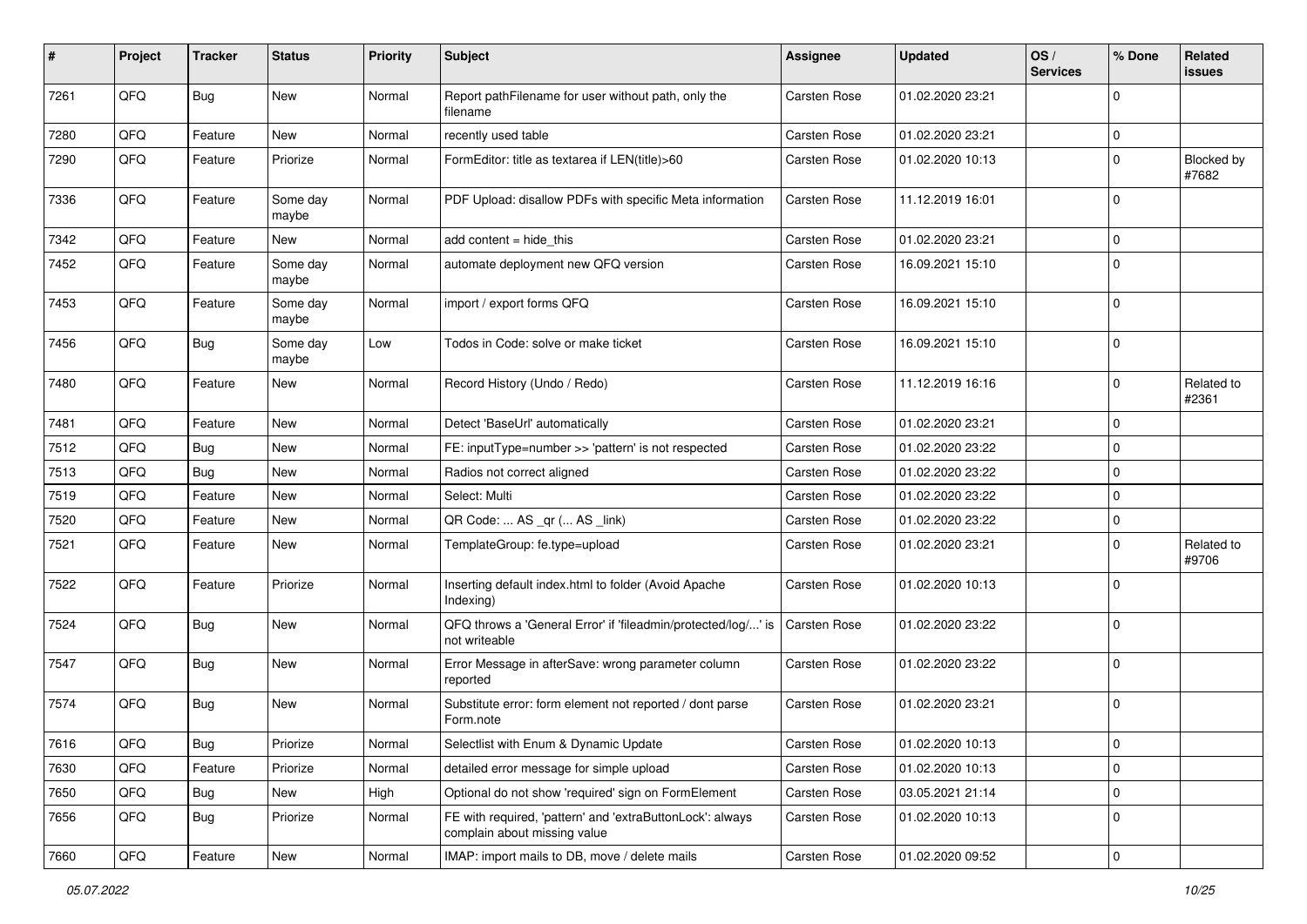| #    | Project | <b>Tracker</b> | <b>Status</b>     | <b>Priority</b> | <b>Subject</b>                                                                                        | <b>Assignee</b>     | <b>Updated</b>   | OS/<br><b>Services</b> | % Done      | Related<br><b>issues</b>                        |
|------|---------|----------------|-------------------|-----------------|-------------------------------------------------------------------------------------------------------|---------------------|------------------|------------------------|-------------|-------------------------------------------------|
| 7681 | QFQ     | Feature        | <b>New</b>        | Normal          | Optional switch off 'check for modified record'                                                       | Carsten Rose        | 01.02.2020 23:21 |                        | $\Omega$    |                                                 |
| 7683 | QFQ     | Feature        | New               | Normal          | Special column names in '{{ SELECT  AS _link }}' should<br>be detected                                | <b>Carsten Rose</b> | 01.02.2020 23:21 |                        | $\mathbf 0$ |                                                 |
| 7685 | QFQ     | Bug            | New               | Normal          | Open FormElement from QFQ error message and save<br>modified record: error about missing {{formId:F}} | Carsten Rose        | 01.02.2020 23:22 |                        | $\mathbf 0$ |                                                 |
| 7795 | QFQ     | Bug            | <b>New</b>        | Normal          | Readonly Form: Typeahead-Felder                                                                       | Carsten Rose        | 01.02.2020 23:22 |                        | $\mathbf 0$ | Related to<br>#10640                            |
| 7812 | QFQ     | Feature        | New               | Normal          | FE 'Subrecord' - new option 'subrecordShowFilter',<br>'subrecordPaging'                               | <b>Carsten Rose</b> | 01.02.2020 23:22 |                        | $\Omega$    |                                                 |
| 7850 | QFQ     | Feature        | <b>New</b>        | High            | Upload records: non 'pathFileName' column                                                             | Carsten Rose        | 03.05.2021 21:14 |                        | $\mathbf 0$ |                                                 |
| 7890 | QFQ     | <b>Bug</b>     | <b>New</b>        | Normal          | FormElement 'required': extraButtonInfo not aligned                                                   | <b>Carsten Rose</b> | 11.06.2021 21:17 |                        | $\mathbf 0$ | Related to<br>#11517                            |
| 7899 | QFQ     | <b>Bug</b>     | <b>New</b>        | High            | Fe.type=password / retype / required: always complain<br>about missing value                          | Carsten Rose        | 03.05.2021 21:14 |                        | $\mathbf 0$ |                                                 |
| 7920 | QFQ     | Feature        | <b>New</b>        | Normal          | FE: Syntax Highlight, Zeinlenumbruch                                                                  | <b>Carsten Rose</b> | 01.02.2020 10:03 |                        | $\mathbf 0$ |                                                 |
| 7924 | QFQ     | Feature        | <b>New</b>        | Normal          | Radio/Checkbox with Tooltip                                                                           | Carsten Rose        | 01.02.2020 23:22 |                        | $\mathbf 0$ |                                                 |
| 8034 | QFQ     | Feature        | Priorize          | Normal          | FormElement 'data': 22.22.2222 should not be accepted                                                 | <b>Carsten Rose</b> | 01.02.2020 10:13 |                        | $\mathbf 0$ |                                                 |
| 8037 | QFQ     | Bug            | Priorize          | Normal          | FE.type=upload (advanced mode): {{slaveld:V}} missing<br>during dynamic update                        | Carsten Rose        | 01.02.2020 10:13 |                        | $\mathbf 0$ |                                                 |
| 8044 | QFQ     | Feature        | Priorize          | Normal          | Transaction: a) Form, b) Report                                                                       | Carsten Rose        | 05.05.2021 22:14 |                        | $\mathbf 0$ | Related to<br>#8043                             |
| 8049 | QFQ     | Bug            | <b>New</b>        | Normal          | FE.type=note, column 'value': text moves some pixel to top<br>after save                              | Carsten Rose        | 01.02.2020 23:22 |                        | $\mathbf 0$ |                                                 |
| 8082 | QFQ     | Feature        | Priorize          | High            | Contact form without saving record                                                                    | Carsten Rose        | 07.12.2021 15:20 |                        | $\mathbf 0$ | Related to<br>#8587,<br><b>Blocks</b><br>#11850 |
| 8083 | QFQ     | Bug            | <b>New</b>        | High            | FormEditor: primary table list does not respect<br>'indexDb={{indexData:Y}}'                          | Carsten Rose        | 03.05.2021 21:14 |                        | $\mathbf 0$ | Has<br>duplicate<br>#6678                       |
| 8089 | QFQ     | Feature        | <b>New</b>        | Normal          | Copy/Paste for FormElements                                                                           | Carsten Rose        | 01.02.2020 23:22 |                        | $\mathbf 0$ |                                                 |
| 8101 | QFQ     | Feature        | Some day<br>maybe | Normal          | Password hash: support further hashing methods                                                        | Carsten Rose        | 16.09.2021 15:10 |                        | $\mathbf 0$ |                                                 |
| 8106 | QFQ     | <b>Bug</b>     | Some day<br>maybe | Normal          | Dynamic Update: Feld kann nicht auf empty zurückgesetzt<br>werden                                     | Carsten Rose        | 11.12.2019 16:01 |                        | $\mathbf 0$ |                                                 |
| 8187 | QFQ     | Feature        | New               | Normal          | Subrecord: enable/hide new button - make new/edit/delete<br>customizeable.                            | Carsten Rose        | 06.03.2021 18:44 |                        | $\mathbf 0$ | Related to<br>#11326                            |
| 8204 | QFQ     | Feature        | Priorize          | High            | Position 'required mark'                                                                              | Carsten Rose        | 16.06.2021 13:44 |                        | $\mathbf 0$ |                                                 |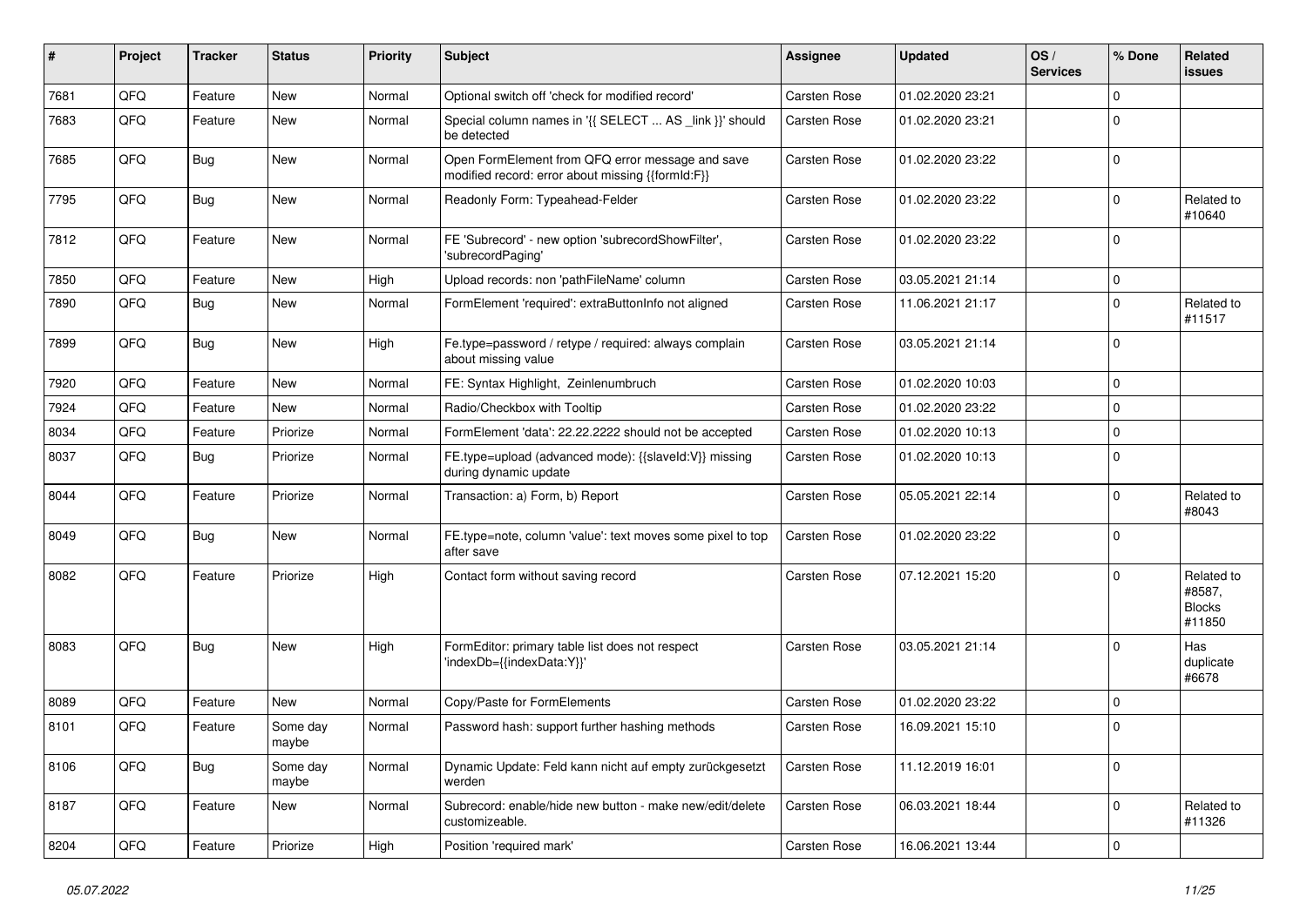| #    | Project | <b>Tracker</b> | <b>Status</b>     | <b>Priority</b> | <b>Subject</b>                                                                                         | <b>Assignee</b>     | <b>Updated</b>   | OS/<br><b>Services</b> | % Done      | Related<br><b>issues</b> |
|------|---------|----------------|-------------------|-----------------|--------------------------------------------------------------------------------------------------------|---------------------|------------------|------------------------|-------------|--------------------------|
| 8217 | QFQ     | Feature        | New               | Normal          | if-elseif-else construct                                                                               | Carsten Rose        | 16.03.2021 18:41 |                        | $\Omega$    | Related to<br>#10716     |
| 8277 | QFQ     | Feature        | Priorize          | Normal          | fe.parameter.default=                                                                                  | Carsten Rose        | 01.02.2020 23:17 |                        | $\mathbf 0$ | Related to<br>#8113      |
| 8336 | QFQ     | Feature        | New               | Normal          | Form > modified > Close New: a) Optional disable popup, b)<br>custom text, c) mode on save: close stay | Carsten Rose        | 01.02.2020 23:22 |                        | $\mathbf 0$ | Related to<br>#8335      |
| 8431 | QFQ     | <b>Bug</b>     | <b>New</b>        | High            | autocron.php with wrong path                                                                           | Carsten Rose        | 03.05.2021 21:14 |                        | $\mathbf 0$ |                          |
| 8520 | QFQ     | Feature        | Some day<br>maybe | Normal          | Bring QFQ to Composer                                                                                  | Carsten Rose        | 16.09.2021 15:10 |                        | $\mathbf 0$ |                          |
| 8584 | QFQ     | Feature        | Priorize          | Normal          | FE 'Action' - never assign to Container (except Template<br>Group)                                     | Carsten Rose        | 01.02.2020 10:13 |                        | $\mathbf 0$ |                          |
| 8585 | QFQ     | Feature        | Priorize          | Normal          | Enhance Error message for 'unknown form'                                                               | Carsten Rose        | 01.02.2020 10:13 |                        | $\mathbf 0$ |                          |
| 8586 | QFQ     | Feature        | Some day<br>maybe | Normal          | QFQ: Enhance Error message for 'record not found'                                                      | <b>Carsten Rose</b> | 16.09.2021 15:10 |                        | $\mathbf 0$ |                          |
| 8668 | QFQ     | <b>Bug</b>     | New               | High            | Pill disabled: dyamic mode 'hidden' not respected - FE is still<br>required                            | Carsten Rose        | 03.05.2021 21:14 |                        | $\mathbf 0$ |                          |
| 8702 | QFQ     | Feature        | New               | Normal          | Load Record which is locked: missing user info                                                         | Carsten Rose        | 11.12.2019 16:16 |                        | $\mathbf 0$ | Related to<br>#9789      |
| 8719 | QFQ     | Feature        | New               | Normal          | extraButtonLock: add support for 0/1                                                                   | Carsten Rose        | 01.02.2020 23:22 |                        | $\mathbf 0$ |                          |
| 8806 | QFQ     | Feature        | New               | Normal          | SQL Function nl2br                                                                                     | Carsten Rose        | 01.02.2020 23:22 |                        | $\mathbf 0$ |                          |
| 8892 | QFQ     | Feature        | Some day<br>maybe | Normal          | Display and Edit SQL Comments in Form Editor                                                           | <b>Carsten Rose</b> | 11.12.2019 16:01 |                        | $\mathbf 0$ |                          |
| 8894 | QFQ     | Feature        | Some day<br>maybe | Normal          | Documentation Tags Usable in QFQ Application                                                           | Carsten Rose        | 11.12.2019 16:01 |                        | $\mathbf 0$ |                          |
| 8962 | QFQ     | Feature        | New               | High            | allow for form fields with identical names                                                             | Carsten Rose        | 03.05.2021 21:14 |                        | $\mathbf 0$ |                          |
| 8963 | QFQ     | Feature        | Priorize          | Normal          | Setting values in a store: flexible way                                                                | Carsten Rose        | 05.05.2021 22:10 |                        | $\mathbf 0$ | Related to<br>#8975      |
| 8975 | QFQ     | Feature        | New               | Normal          | Report Notation: 2.0                                                                                   | Carsten Rose        | 01.02.2020 23:22 |                        | $\mathbf 0$ | Related to<br>#8963      |
| 9013 | QFQ     | <b>Bug</b>     | New               | Normal          | Error in Twig template not handled                                                                     | Carsten Rose        | 20.10.2021 13:43 |                        | $\mathbf 0$ |                          |
| 9077 | QFQ     | Bug            | New               | Normal          | typeAheadSql: report broken SQL                                                                        | <b>Carsten Rose</b> | 29.06.2022 22:35 |                        | $\mathbf 0$ | Related to<br>#4018      |
| 9121 | QFQ     | <b>Bug</b>     | Priorize          | High            | sip links have r and dblndexData set                                                                   | Carsten Rose        | 12.06.2021 10:41 |                        | $\mathbf 0$ |                          |
| 9127 | QFQ     | <b>Bug</b>     | New               | Normal          | Error Message: change 'roll over' color - text not readable                                            | Carsten Rose        | 01.02.2020 23:22 |                        | $\mathbf 0$ |                          |
| 9128 | QFQ     | Feature        | New               | Normal          | Error Message: not replaced variables- a) replace back to<br>'{{', b) underline                        | Carsten Rose        | 01.02.2020 23:22 |                        | $\mathbf 0$ | Related to<br>#9129      |
| 9129 | QFQ     | Feature        | New               | Normal          | sqlValidate: Message as notification, not as error                                                     | Carsten Rose        | 01.02.2020 23:22 |                        | $\mathbf 0$ | Related to<br>#9128      |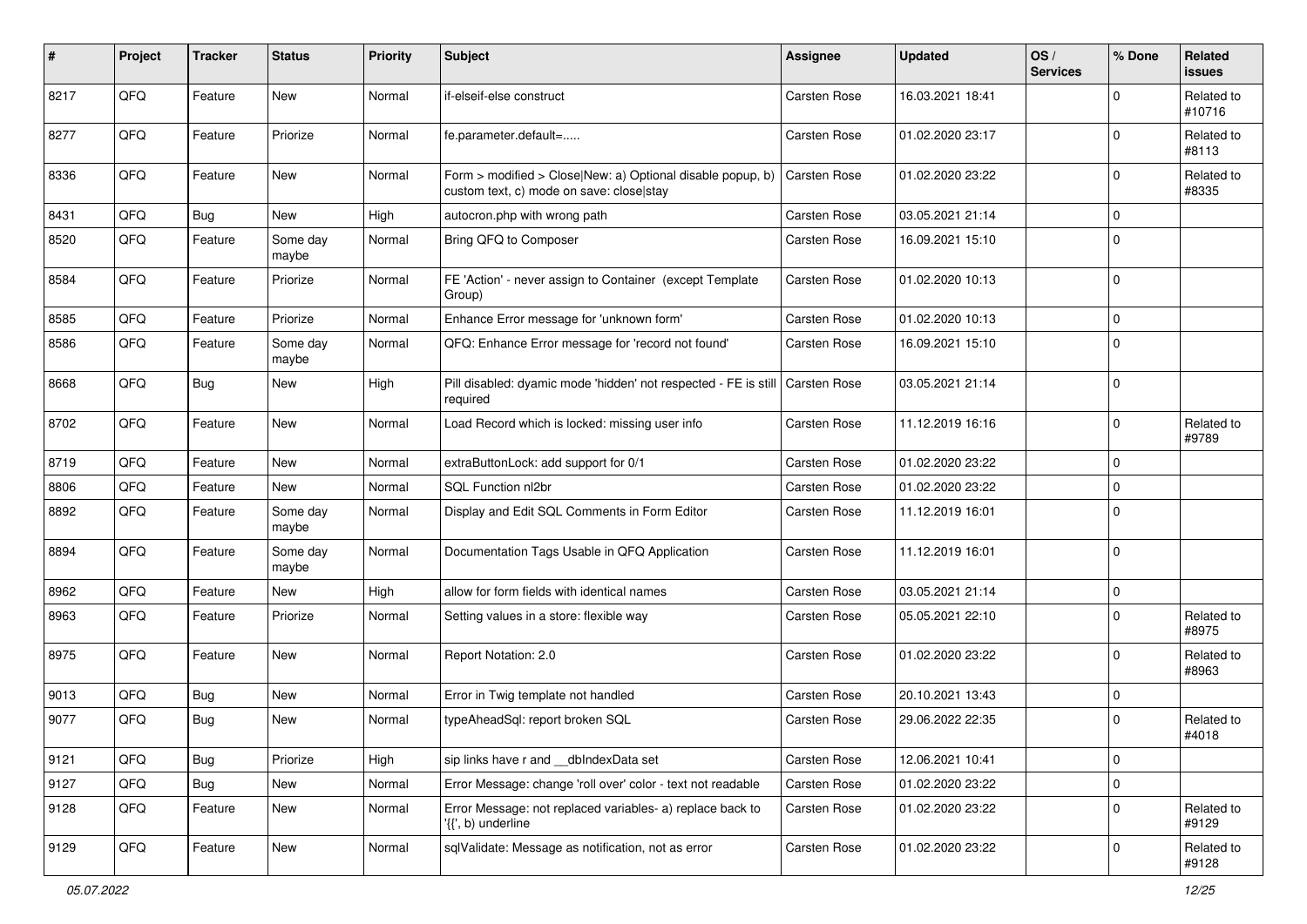| #    | Project | <b>Tracker</b> | <b>Status</b>     | <b>Priority</b> | <b>Subject</b>                                                                | <b>Assignee</b>     | <b>Updated</b>   | OS/<br><b>Services</b> | % Done      | <b>Related</b><br>issues                     |
|------|---------|----------------|-------------------|-----------------|-------------------------------------------------------------------------------|---------------------|------------------|------------------------|-------------|----------------------------------------------|
| 9136 | QFQ     | Feature        | <b>New</b>        | Normal          | Create ZIP files with dynamic PDFs                                            | Carsten Rose        | 01.02.2020 23:22 |                        | $\mathbf 0$ |                                              |
| 9173 | QFQ     | Bug            | Priorize          | Urgent          | Stale Record Lock: Firefox                                                    | Carsten Rose        | 03.05.2021 21:14 |                        | $\mathbf 0$ | Related to<br>#9789                          |
| 9177 | QFQ     | <b>Bug</b>     | New               | Normal          | Bug? QFQ tries to save an action FE, which has real<br>existing column name   | Carsten Rose        | 01.02.2020 23:22 |                        | $\mathbf 0$ |                                              |
| 9208 | QFQ     | Feature        | New               | Normal          | Manage 'recent' records                                                       | Carsten Rose        | 01.02.2020 23:22 |                        | $\mathbf 0$ |                                              |
| 9221 | QFQ     | Feature        | New               | Normal          | typeAhead: Zeichenlimite ausschalten                                          | Carsten Rose        | 29.06.2022 22:36 |                        | $\mathbf 0$ |                                              |
| 9275 | QFQ     | Bug            | New               | Normal          | autcron: t3 page, which takes to long to respond, is not<br>reported properly | Carsten Rose        | 01.02.2020 23:22 |                        | 100         |                                              |
| 9281 | QFQ     | Bug            | Some day<br>maybe | Normal          | Allow STRICT_TRANS_TABLES                                                     | Carsten Rose        | 02.01.2021 18:43 |                        | $\mathbf 0$ |                                              |
| 9317 | QFQ     | <b>Bug</b>     | <b>New</b>        | Normal          | FE.type=note: with dynamic show/hidden an empty label<br>causes trouble       | Carsten Rose        | 01.02.2020 23:22 |                        | $\mathbf 0$ |                                              |
| 9346 | QFQ     | Feature        | Priorize          | Normal          | beforeSave: check if an upload is given                                       | <b>Carsten Rose</b> | 11.06.2021 21:18 |                        | $\mathbf 0$ |                                              |
| 9347 | QFQ     | Bug            | <b>New</b>        | High            | FE.type=upload with dynamic show/hidden: required not<br>detected             | Carsten Rose        | 12.06.2021 10:40 |                        | $\Omega$    | Related to<br>#5305,<br>Related to<br>#12398 |
| 9348 | QFQ     | Feature        | New               | Normal          | defaultThumbnailSize: pre render thumbnails                                   | Carsten Rose        | 12.06.2021 09:05 |                        | $\mathbf 0$ |                                              |
| 9352 | QFQ     | Feature        | New               | Normal          | FE 'Native' fire slaveld, sqlAfter, sqlIns                                    | Carsten Rose        | 01.02.2020 23:22 |                        | $\mathbf 0$ |                                              |
| 9394 | QFQ     | Feature        | Priorize          | Normal          | REST: allow for non numerical ids in get requests                             | Carsten Rose        | 05.05.2021 22:10 |                        | $\mathbf 0$ |                                              |
| 9517 | QFQ     | Feature        | In Progress       | High            | Input multiple tags with typeahead                                            | Carsten Rose        | 03.05.2021 21:14 |                        | 40          | Related to<br>#10150                         |
| 9531 | QFQ     | <b>Bug</b>     | <b>New</b>        | High            | FE File: Dynamic Update / modeSql / required detected<br>even it not set      | Carsten Rose        | 11.06.2021 20:32 |                        | $\mathbf 0$ | Related to<br>#12398                         |
| 9533 | QFQ     | <b>Bug</b>     | <b>New</b>        | Normal          | FE.type=upload: Check in 'beforeSave' if upload is given                      | Carsten Rose        | 01.02.2020 23:22 |                        | $\mathbf 0$ | Related to<br>#11523                         |
| 9534 | QFQ     | Bug            | Priorize          | Urgent          | FE.type=upload: 'Unknown Mode: ID"                                            | Carsten Rose        | 03.05.2021 21:14 |                        | $\mathbf 0$ | Related to<br>#9532                          |
| 9537 | QFQ     | Feature        | New               | Normal          | FormEditor: Edit fieldset in FrontEnd                                         | Carsten Rose        | 01.02.2020 23:22 |                        | $\mathbf 0$ |                                              |
| 9579 | QFQ     | Feature        | Some day<br>maybe | Normal          | Multiform with Process Row                                                    | Carsten Rose        | 11.12.2019 16:01 |                        | $\mathbf 0$ |                                              |
| 9602 | QFQ     | Feature        | New               | Normal          | Form definition as JSON                                                       | Carsten Rose        | 01.02.2020 23:21 |                        | $\mathbf 0$ | Related to<br>#9600                          |
| 9668 | QFQ     | Feature        | Priorize          | Normal          | Form.mode: rename 'hidden' to 'hide'                                          | Carsten Rose        | 05.05.2021 22:14 |                        | $\mathbf 0$ | Related to<br>#6437                          |
| 9669 | QFO     | <b>Bug</b>     | Some day<br>maybe | Normal          | Checkbox / Template Group: radio/checkbox visible broken<br>after 'add'       | Carsten Rose        | 16.06.2021 13:47 |                        | 0           | Related to<br>#8091                          |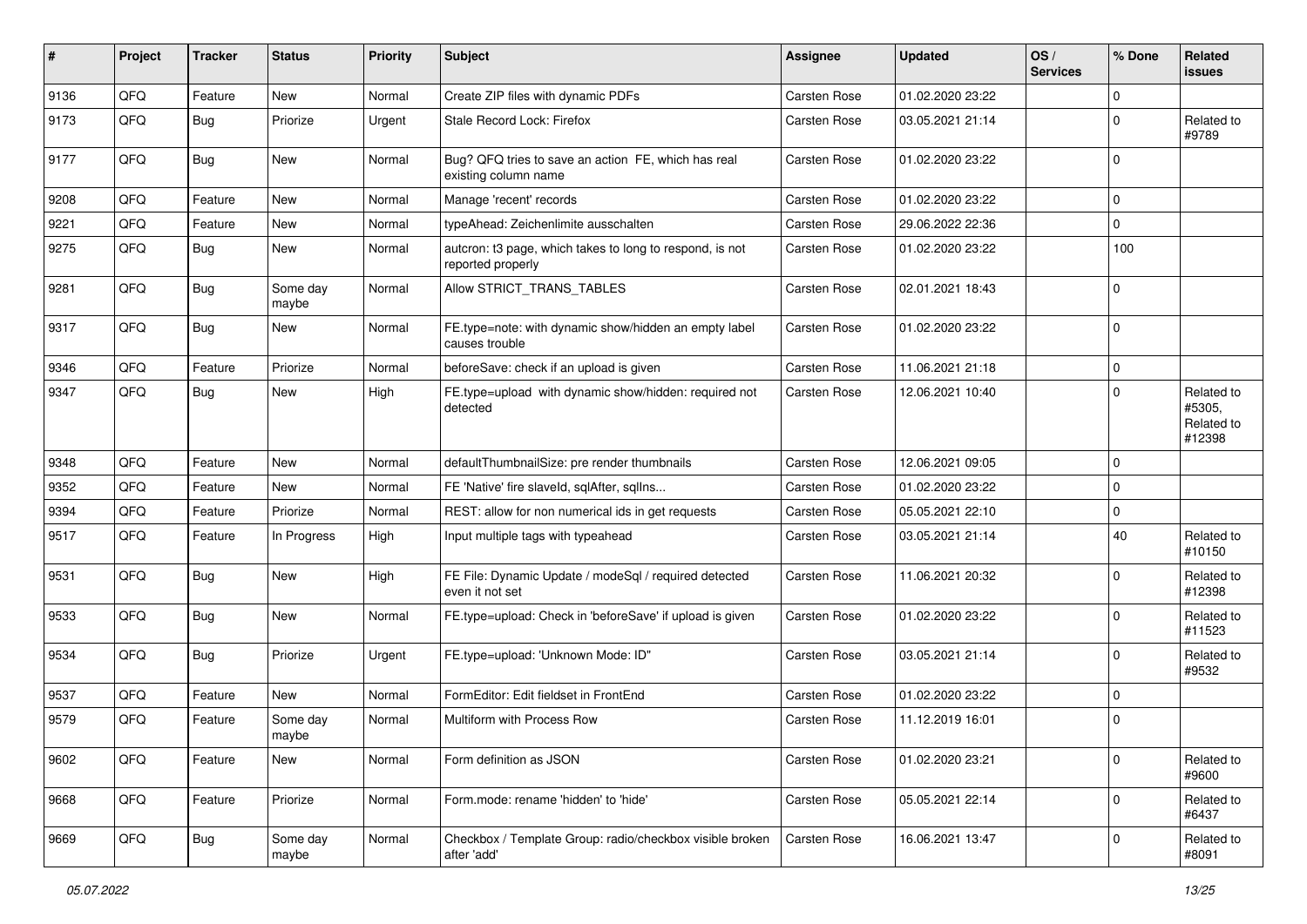| ∦    | Project | <b>Tracker</b> | <b>Status</b>     | <b>Priority</b> | <b>Subject</b>                                                                                                                        | Assignee            | <b>Updated</b>   | OS/<br><b>Services</b> | % Done      | <b>Related</b><br><b>issues</b>                                         |
|------|---------|----------------|-------------------|-----------------|---------------------------------------------------------------------------------------------------------------------------------------|---------------------|------------------|------------------------|-------------|-------------------------------------------------------------------------|
| 9691 | QFQ     | <b>Bug</b>     | In Progress       | Normal          | Checkbox: dynamic update > readonly                                                                                                   | Carsten Rose        | 01.02.2020 23:22 |                        | 50          | Related to<br>#9834                                                     |
| 9704 | QFQ     | Feature        | Some day<br>maybe | Normal          | Thumbnails Generieren beim Splitten von PDF Files                                                                                     | Carsten Rose        | 11.12.2019 16:01 |                        | $\mathbf 0$ |                                                                         |
| 9706 | QFQ     | Feature        | <b>New</b>        | Normal          | Multi File Upload (hidden template group)                                                                                             | <b>Carsten Rose</b> | 01.02.2020 23:22 |                        | $\mathbf 0$ | Related to<br>#7521,<br>Related to<br>#5562,<br>Related to<br>#13330    |
| 9707 | QFQ     | Feature        | New               | Normal          | SIP security: encode pageld and check pageld on decode                                                                                | Carsten Rose        | 01.02.2020 23:22 |                        | $\Omega$    |                                                                         |
| 9773 | QFQ     | <b>Bug</b>     | New               | Normal          | form.parameter.formModeGlobal=requiredOff                                                                                             | Carsten Rose        | 01.02.2020 15:56 |                        | $\mathbf 0$ |                                                                         |
| 9777 | QFQ     | Feature        | New               | Normal          | Logging QFQ Variables                                                                                                                 | <b>Carsten Rose</b> | 16.12.2019 17:17 |                        | $\mathbf 0$ |                                                                         |
| 9781 | QFQ     | Feature        | <b>New</b>        | Normal          | Button: CSS class to make buttons smaller                                                                                             | Carsten Rose        | 01.02.2020 23:22 |                        | $\mathbf 0$ |                                                                         |
| 9783 | QFQ     | Bug            | <b>New</b>        | Normal          | Email with special characters                                                                                                         | Carsten Rose        | 01.02.2020 23:22 |                        | $\mathbf 0$ |                                                                         |
| 9789 | QFQ     | Bug            | In Progress       | High            | Record Lock: release to early on 'leave page'                                                                                         | <b>Carsten Rose</b> | 10.01.2022 09:25 |                        | 100         | Related to<br>#10081,<br>Related to<br>#9173,<br>Related to<br>#8702    |
| 9811 | QFQ     | Feature        | New               | Normal          | Report: tag every n'th row                                                                                                            | Carsten Rose        | 01.02.2020 23:22 |                        | $\pmb{0}$   |                                                                         |
| 9834 | QFQ     | <b>Bug</b>     | Priorize          | Normal          | Input elements with tag 'disabled' are missing on<br>form-submit: server option 'processReadOnly' broken                              | Carsten Rose        | 07.12.2021 16:43 |                        | $\mathbf 0$ | Related to<br>#9691,<br>Related to<br>#5305, Has<br>duplicate<br>#12331 |
| 9862 | QFQ     | <b>Bug</b>     | Priorize          | Normal          | Failed writing to sql mail qfq.log should throw an exception                                                                          | <b>Carsten Rose</b> | 01.02.2020 10:13 |                        | $\mathbf 0$ |                                                                         |
| 9900 | QFQ     | Feature        | Priorize          | Normal          | Generic API Call: tt-content record >> JSON                                                                                           | Carsten Rose        | 01.02.2020 10:13 |                        | $\mathbf 0$ |                                                                         |
| 9927 | QFQ     | Feature        | New               | Normal          | QFQ Update: a) Update nur machen wenn BE User<br>eingeloggt ist., b) Bei Fehler genaue Meldung welcher<br>Updateschritt Probleme hat. | <b>Carsten Rose</b> | 22.01.2020 12:59 |                        | $\mathbf 0$ |                                                                         |
| 9928 | QFQ     | Feature        | Priorize          | Normal          | SpecialColumnName: a) Deprecated: ' AS "_+tag " ', b)<br>New: ' AS "_ <tag1><tag2>"</tag2></tag1>                                     | Carsten Rose        | 01.02.2020 23:17 |                        | $\Omega$    | Related to<br>#9929                                                     |
| 9947 | QFQ     | Bug            | Priorize          | Normal          | Unwanted error message if missing 'typeAheadSqlPrefetch'                                                                              | Carsten Rose        | 01.02.2020 10:13 |                        | $\mathbf 0$ |                                                                         |
| 9958 | QFQ     | Bug            | Priorize          | Normal          | Broken subrecord query: no error message                                                                                              | <b>Carsten Rose</b> | 05.02.2021 15:15 |                        | $\mathbf 0$ |                                                                         |
| 9968 | QFQ     | Feature        | Priorize          | Normal          | Tooltip in Links for Developer                                                                                                        | Carsten Rose        | 01.02.2020 23:17 |                        | $\mathbf 0$ |                                                                         |
| 9975 | QFQ     | <b>Bug</b>     | Priorize          | Normal          | Dropdown Menu: 'r:3' broken                                                                                                           | <b>Carsten Rose</b> | 01.02.2020 10:13 |                        | $\mathbf 0$ |                                                                         |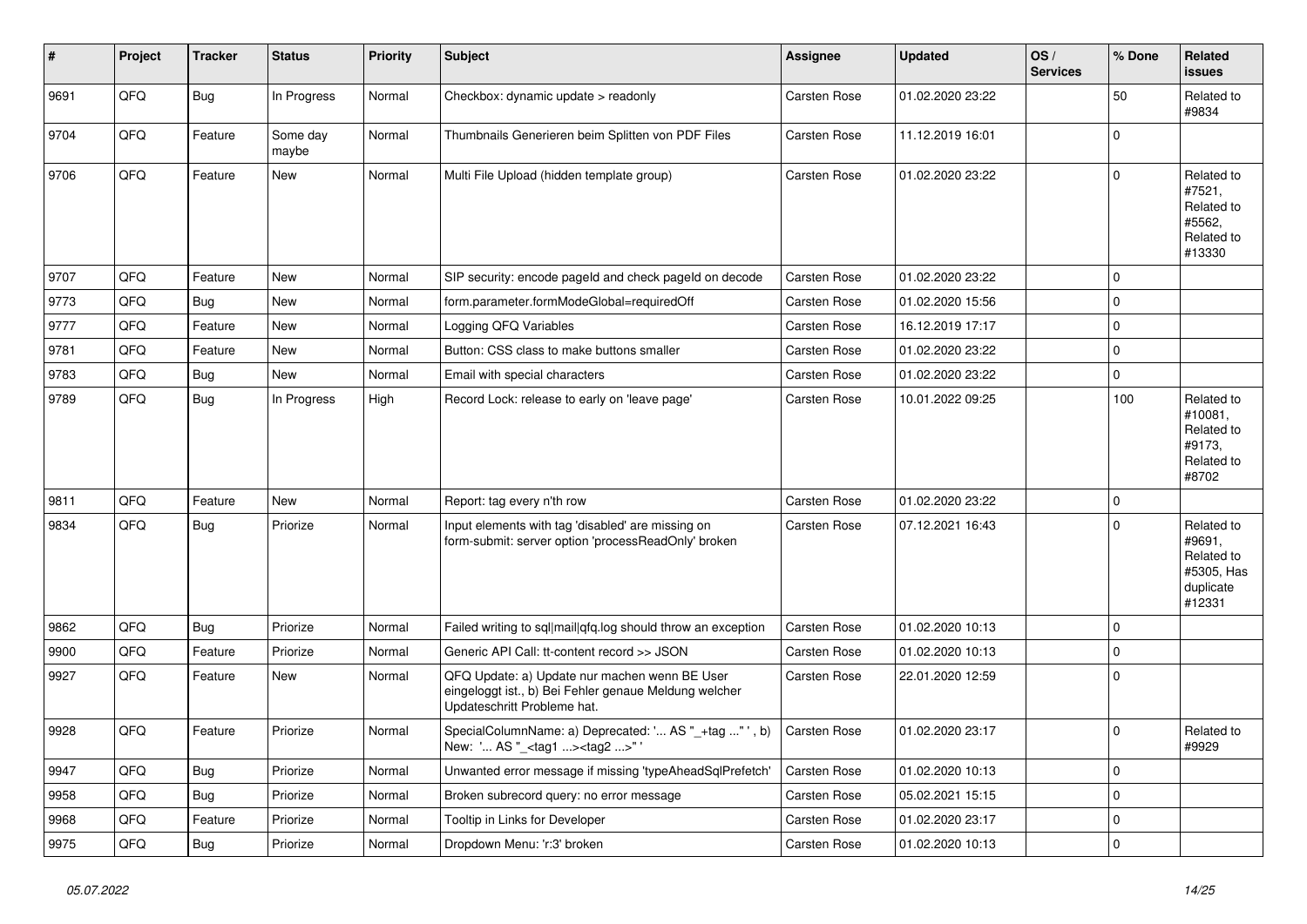| #     | Project | <b>Tracker</b> | <b>Status</b>     | <b>Priority</b> | <b>Subject</b>                                                                           | <b>Assignee</b>     | <b>Updated</b>   | OS/<br><b>Services</b> | % Done      | Related<br>issues                                                      |
|-------|---------|----------------|-------------------|-----------------|------------------------------------------------------------------------------------------|---------------------|------------------|------------------------|-------------|------------------------------------------------------------------------|
| 9983  | QFQ     | Feature        | New               | Normal          | Report Notation: new keyword 'range'                                                     | Carsten Rose        | 01.02.2020 15:55 |                        | $\mathbf 0$ |                                                                        |
| 10005 | QFQ     | Feature        | Priorize          | Normal          | Report / special column name:  AS _calendar                                              | <b>Carsten Rose</b> | 03.06.2020 17:28 |                        | $\mathbf 0$ |                                                                        |
| 10011 | QFQ     | Feature        | Priorize          | Normal          | Offer new STORE TYPO3 Variable 'beUser', 'beEmail'                                       | Carsten Rose        | 08.05.2021 09:51 |                        | $\mathbf 0$ | Related to<br>#10012,<br>Related to<br>#12511                          |
| 10012 | QFQ     | Feature        | Priorize          | Normal          | redirectAllMailTo: {{beEmail:T}}                                                         | Carsten Rose        | 08.05.2021 09:54 |                        | $\mathbf 0$ | Related to<br>#12412,<br>Related to<br>#12413,<br>Related to<br>#10011 |
| 10013 | QFQ     | Feature        | Some day<br>maybe | Normal          | FE.typ=editor: CodeMirror                                                                | Carsten Rose        | 08.06.2022 10:37 |                        | $\mathbf 0$ | Related to<br>#12611,<br>Related to<br>#12490,<br>Related to<br>#7732  |
| 10014 | QFQ     | Feature        | New               | Normal          | Manual.rst: describe behaviour and process order of<br>fillStoreVar, slaveId, sqlBefore, | Carsten Rose        | 01.02.2020 22:31 |                        | $\mathbf 0$ |                                                                        |
| 10015 | QFQ     | Feature        | Priorize          | Normal          | Monospace in Textarea                                                                    | <b>Carsten Rose</b> | 03.02.2020 13:40 |                        | $\mathbf 0$ |                                                                        |
| 10080 | QFQ     | Feature        | <b>New</b>        | Normal          | Popup on 'save' / 'close': configure dialog (answer<br>yes/no/cancle/)                   | Carsten Rose        | 28.03.2021 20:52 |                        | $\mathbf 0$ | Is duplicate<br>of #12262                                              |
| 10081 | QFQ     | <b>Bug</b>     | New               | High            | Stale record lock after 'forbidden' character                                            | <b>Carsten Rose</b> | 03.05.2021 21:12 |                        | $\Omega$    | Related to<br>#10082.<br>Related to<br>#9789                           |
| 10082 | QFQ     | <b>Bug</b>     | New               | Normal          | FE.type=SELECT - 'sanatize' Class                                                        | <b>Carsten Rose</b> | 07.05.2020 09:36 |                        | $\mathbf 0$ | Related to<br>#10081                                                   |
| 10095 | QFQ     | Feature        | Some day<br>maybe | Normal          | Generic Gitlab Integration into QFQ                                                      | Carsten Rose        | 16.09.2021 15:10 |                        | $\mathbf 0$ |                                                                        |
| 10115 | QFQ     | Feature        | <b>New</b>        | Normal          | TypeAhead: static list                                                                   | <b>Carsten Rose</b> | 26.02.2020 16:42 |                        | 100         |                                                                        |
| 10116 | QFQ     | Feature        | Some day<br>maybe | Normal          | TypeAhead: Tag - show inside 'input' element                                             | Carsten Rose        | 16.09.2021 15:09 |                        | $\mathbf 0$ |                                                                        |
| 10119 | QFG     | Feature        | New               | Normal          | Dropdown (selectlist) & TypeAhead: format and catagorize<br>list                         | <b>Carsten Rose</b> | 07.05.2020 09:36 |                        | $\mathbf 0$ |                                                                        |
| 10322 | QFQ     | Bug            | New               | Normal          | FormElement / Radio: missing column 'enum' >> FE not<br>reported                         | Carsten Rose        | 07.05.2020 09:37 |                        | $\mathbf 0$ |                                                                        |
| 10443 | QFQ     | Feature        | In Progress       | Normal          | Konzept_api / _live                                                                      | Carsten Rose        | 07.05.2020 09:39 |                        | $\mathbf 0$ |                                                                        |
| 10506 | QFQ     | Bug            | New               | High            | Template Group broken on MultiDB instance                                                | Carsten Rose        | 03.05.2021 21:12 |                        | $\mathbf 0$ | Related to<br>#10505                                                   |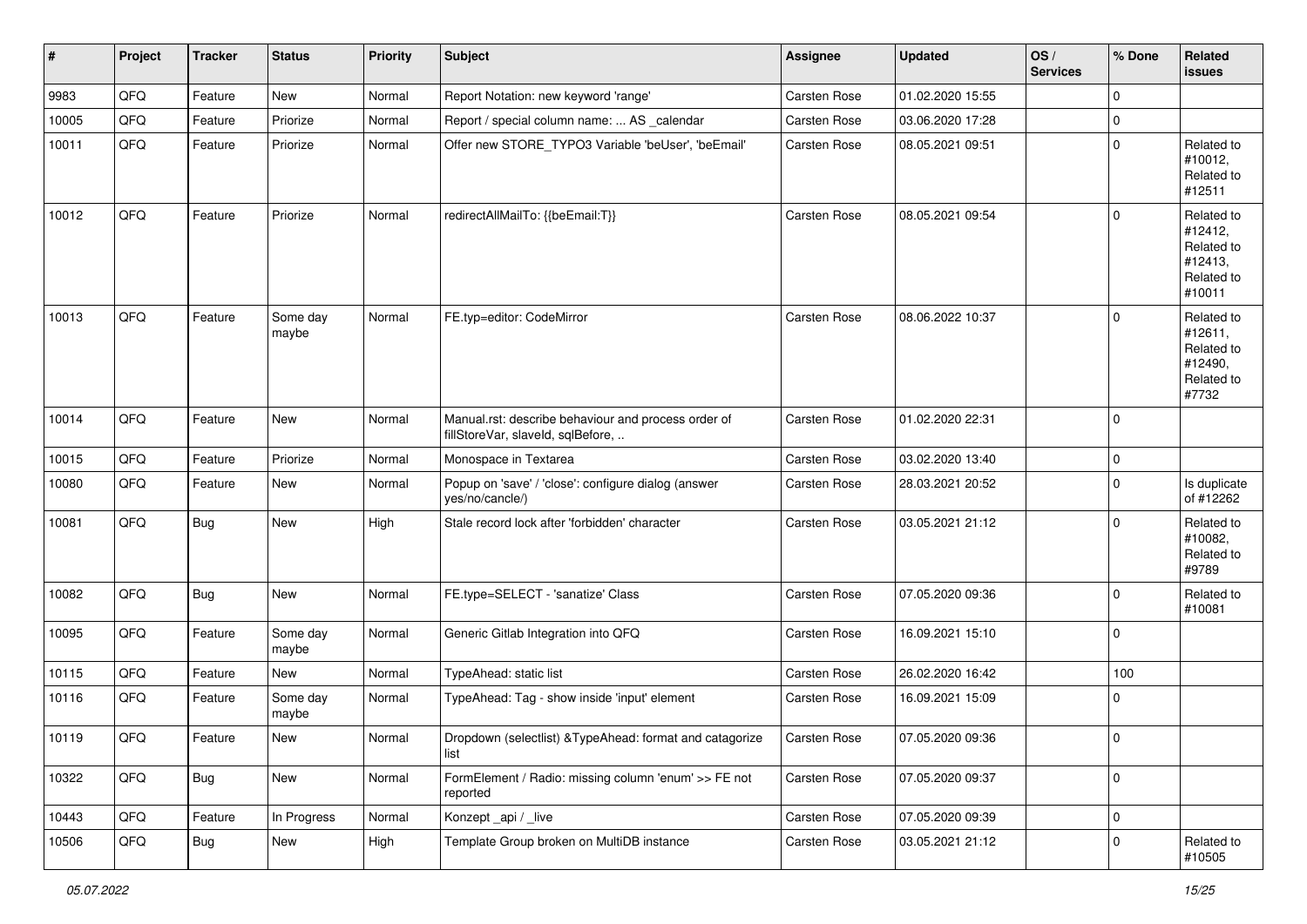| #     | Project | <b>Tracker</b> | <b>Status</b>     | <b>Priority</b> | <b>Subject</b>                                                                      | Assignee            | <b>Updated</b>   | OS/<br><b>Services</b> | % Done      | Related<br>issues                                                    |
|-------|---------|----------------|-------------------|-----------------|-------------------------------------------------------------------------------------|---------------------|------------------|------------------------|-------------|----------------------------------------------------------------------|
| 10508 | QFQ     | <b>Bug</b>     | <b>New</b>        | High            | Multi Form broken on Multi DB Instance                                              | <b>Carsten Rose</b> | 03.05.2021 21:12 |                        | $\Omega$    |                                                                      |
| 10588 | QFQ     | <b>Bug</b>     | <b>New</b>        | Normal          | typeahed Tag: Doku anpassen                                                         | <b>Carsten Rose</b> | 12.11.2020 23:45 |                        | $\mathbf 0$ |                                                                      |
| 10593 | QFQ     | Feature        | New               | Normal          | label2: text behind input element                                                   | <b>Carsten Rose</b> | 16.05.2020 10:57 |                        | $\pmb{0}$   |                                                                      |
| 10640 | QFQ     | <b>Bug</b>     | New               | High            | TypeAhead Tag: FE editierbar trotz readOnly                                         | <b>Carsten Rose</b> | 03.05.2021 21:12 |                        | $\mathbf 0$ | Related to<br>#7795                                                  |
| 10658 | QFQ     | <b>Bug</b>     | New               | Normal          | processReadOnly broken                                                              | Carsten Rose        | 27.05.2020 17:55 |                        | $\mathbf 0$ |                                                                      |
| 10661 | QFQ     | <b>Bug</b>     | In Progress       | Normal          | Typo3 Warnungen                                                                     | Carsten Rose        | 07.09.2021 13:23 |                        | $\mathbf 0$ | Related to<br>#12440                                                 |
| 10704 | QFQ     | <b>Bug</b>     | New               | Normal          | wkhtml problem rendering fullCalendar.js / fabric.js >><br>successor: puppeteer     | <b>Carsten Rose</b> | 12.11.2020 23:45 |                        | $\mathbf 0$ | Related to<br>#5024,<br>Related to<br>#4650.<br>Related to<br>#10715 |
| 10714 | QFQ     | Feature        | <b>New</b>        | Normal          | multi Table Form                                                                    | Carsten Rose        | 16.03.2021 18:44 |                        | $\mathbf 0$ |                                                                      |
| 10716 | QFQ     | Feature        | Some day<br>maybe | Normal          | Business Logic mit Externen Skripten                                                | Carsten Rose        | 16.09.2021 15:10 |                        | $\mathbf 0$ | Related to<br>#10713,<br>Related to<br>#8217                         |
| 10745 | QFQ     | Feature        | Some day<br>maybe | Normal          | <b>Tablesorter Excel Export</b>                                                     | Carsten Rose        | 16.09.2021 15:09 |                        | $\mathbf 0$ |                                                                      |
| 10793 | QFQ     | Feature        | In Progress       | Normal          | Update NPM Packages                                                                 | Carsten Rose        | 07.09.2021 13:25 |                        | 30          |                                                                      |
| 10819 | QFQ     | Feature        | <b>New</b>        | Normal          | Persistent SIP - second try                                                         | <b>Carsten Rose</b> | 29.06.2020 23:02 |                        | $\mathbf 0$ | Related to<br>#6261                                                  |
| 10937 | QFQ     | <b>Bug</b>     | <b>New</b>        | Normal          | Fehler mit abhängigen Select- Feldern beim Positionieren                            | Carsten Rose        | 12.11.2020 23:45 |                        | $\Omega$    |                                                                      |
| 10976 | QFQ     | Feature        | <b>New</b>        | Normal          | Excel Export Verbesserungen                                                         | Carsten Rose        | 06.08.2020 10:56 |                        | $\mathbf 0$ |                                                                      |
| 10979 | QFQ     | Feature        | <b>New</b>        | Normal          | Ajax Calls an API - dataReport                                                      | Carsten Rose        | 11.05.2022 12:15 |                        | $\mathbf 0$ |                                                                      |
| 10996 | QFQ     | Feature        | <b>New</b>        | Normal          | Download video via sip: no seek                                                     | Carsten Rose        | 12.08.2020 14:18 |                        | $\pmb{0}$   |                                                                      |
| 11036 | QFQ     | Feature        | Some day<br>maybe | Normal          | inline report editor permissions                                                    | Carsten Rose        | 16.09.2021 15:09 |                        | $\Omega$    | Related to<br>#11323                                                 |
| 11076 | QFQ     | Feature        | In Progress       | Normal          | SELECT  AS _websocket                                                               | <b>Carsten Rose</b> | 30.08.2020 17:49 |                        | $\mathbf 0$ |                                                                      |
| 11080 | QFQ     | Feature        | <b>New</b>        | Normal          | Send MQTT messages                                                                  | Carsten Rose        | 29.08.2020 19:49 |                        | $\mathbf 0$ |                                                                      |
| 11217 | QFQ     | Feature        | Some day<br>maybe | Normal          | <b>Extend Script Functionality</b>                                                  | Carsten Rose        | 16.09.2021 15:10 |                        | $\mathbf 0$ |                                                                      |
| 11239 | QFQ     | Bug            | New               | Normal          | Radiobutton (plain): horizontales Rendern abhängig vom<br>Datentyp in der Datenbank | Carsten Rose        | 30.09.2020 18:37 |                        | $\mathbf 0$ |                                                                      |
| 11320 | QFQ     | Feature        | Priorize          | Normal          | Typo3 Version 10 support                                                            | Carsten Rose        | 05.05.2021 22:09 |                        | $\mathbf 0$ |                                                                      |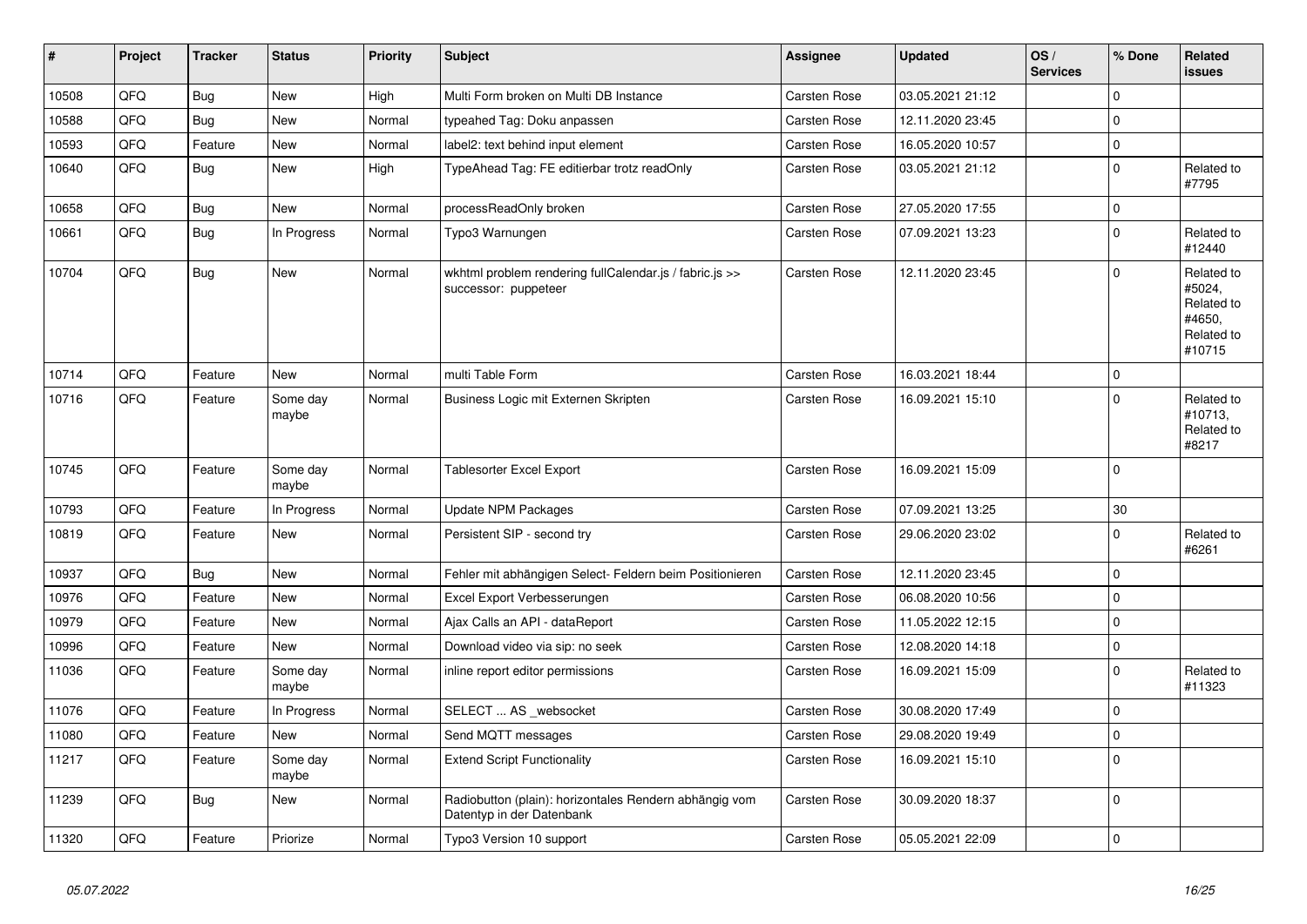| $\vert$ # | Project | <b>Tracker</b> | <b>Status</b>     | <b>Priority</b> | <b>Subject</b>                                                                                       | <b>Assignee</b>                                        | <b>Updated</b>   | OS/<br><b>Services</b> | % Done      | Related<br><b>issues</b>                                                                                                       |                      |
|-----------|---------|----------------|-------------------|-----------------|------------------------------------------------------------------------------------------------------|--------------------------------------------------------|------------------|------------------------|-------------|--------------------------------------------------------------------------------------------------------------------------------|----------------------|
| 11322     | QFQ     | Feature        | Some day<br>maybe | Normal          | Form Element JSON - (multiline parameter field)                                                      | Carsten Rose                                           | 16.09.2021 15:10 |                        | $\mathbf 0$ |                                                                                                                                |                      |
| 11323     | QFQ     | Feature        | Some day<br>maybe | Normal          | Report Frontend Editor Modal + Codemirror                                                            | <b>Carsten Rose</b>                                    | 16.09.2021 15:10 |                        | $\mathbf 0$ | Related to<br>#11036                                                                                                           |                      |
| 11460     | QFQ     | Feature        | New               | Normal          | Easier creation of changelog: gitchangelog                                                           | Carsten Rose                                           | 12.06.2021 10:20 |                        | 0           | Related to<br>#13467                                                                                                           |                      |
| 11504     | QFQ     | Feature        | <b>New</b>        | Normal          | Dynamic Update: Button text update for 'Save',' Close' &<br>'Delete'                                 | Carsten Rose                                           | 12.11.2020 23:44 |                        | $\mathbf 0$ |                                                                                                                                |                      |
| 11516     | QFQ     | Feature        | <b>New</b>        | Normal          | Multi Page Form (Previous/Next Buttons)                                                              | Carsten Rose                                           | 16.03.2021 17:52 |                        | $\mathbf 0$ |                                                                                                                                |                      |
| 11517     | QFQ     | <b>Bug</b>     | In Progress       | Normal          | extraButtonInfo Broken for multiple FormElements                                                     | Carsten Rose                                           | 12.05.2022 13:12 |                        | $\mathbf 0$ | Related to<br>#7890,<br>Related to<br>#3811, Has<br>duplicate<br>#10905, Has<br>duplicate<br>#10553, Has<br>duplicate<br>#6779 |                      |
| 11523     | QFQ     | Feature        | New               | Normal          | Mit dynamic Update erkennen, ob Upload gemacht wurde                                                 | Carsten Rose                                           | 13.11.2020 15:07 |                        | $\mathbf 0$ | Related to<br>#9533                                                                                                            |                      |
| 11667     | QFQ     | Bug            | New               | Normal          | MySQL mariadb-server-10.3: Incorrect datetime value                                                  | Carsten Rose                                           | 03.05.2021 20:48 |                        | $\mathbf 0$ |                                                                                                                                |                      |
| 11668     | QFQ     | <b>Bug</b>     | New               | Normal          | Play function.sql - problem with mysql                                                               | Carsten Rose                                           | 03.05.2021 20:48 |                        | $\mathbf 0$ |                                                                                                                                |                      |
| 11695     | QFQ     | Bug            | <b>New</b>        | Normal          | MultiForm required FE Error                                                                          | Carsten Rose                                           | 04.12.2020 13:34 |                        | $\mathbf 0$ |                                                                                                                                |                      |
| 11702     | QFQ     | Feature        | New               | Normal          | HTML Special Char makes no sense for 'allbut' if '&' is<br>forbidden                                 | Carsten Rose                                           | 07.12.2021 16:35 |                        | 0           | Related to<br>#5112,<br>Related to<br>#14320                                                                                   |                      |
| 11747     | QFQ     | Feature        | <b>New</b>        | Normal          | Maintenance Page with Redirect                                                                       | <b>Carsten Rose</b>                                    | 03.05.2021 20:47 |                        | $\mathbf 0$ | Related to<br>#11741                                                                                                           |                      |
| 11752     | QFQ     | <b>Bug</b>     | <b>New</b>        | Normal          | checkbox renders multiple input elements with same name                                              | Carsten Rose                                           | 17.12.2020 14:58 |                        | $\mathbf 0$ | Related to<br>#11750                                                                                                           |                      |
| 11775     | QFQ     | Feature        | <b>New</b>        | Normal          | Subrecord Tooltip pro Feld                                                                           | Carsten Rose                                           | 18.12.2020 15:22 |                        | 0           | Related to<br>#11955                                                                                                           |                      |
| 11893     | QFQ     | Feature        | New               | High            | Broken SIP: a) only report one time, b) only report in main<br>column                                | Carsten Rose                                           | 12.05.2021 12:13 |                        | 0           | Related to<br>#12532,<br>Related to<br>#14187                                                                                  |                      |
| 11955     | QFQ     | Feature        | New               | Normal          | subrecord: new title option to set <th> attributes - e.g. to<br/>customize tablesorter options.</th> | attributes - e.g. to<br>customize tablesorter options. | Carsten Rose     | 03.05.2021 20:47       |             | 0                                                                                                                              | Related to<br>#11775 |
| 11980     | QFG     | Feature        | In Progress       | Normal          | protected verzeichnis MUSS geschützt werden                                                          | Carsten Rose                                           | 07.09.2021 13:30 |                        | $\pmb{0}$   |                                                                                                                                |                      |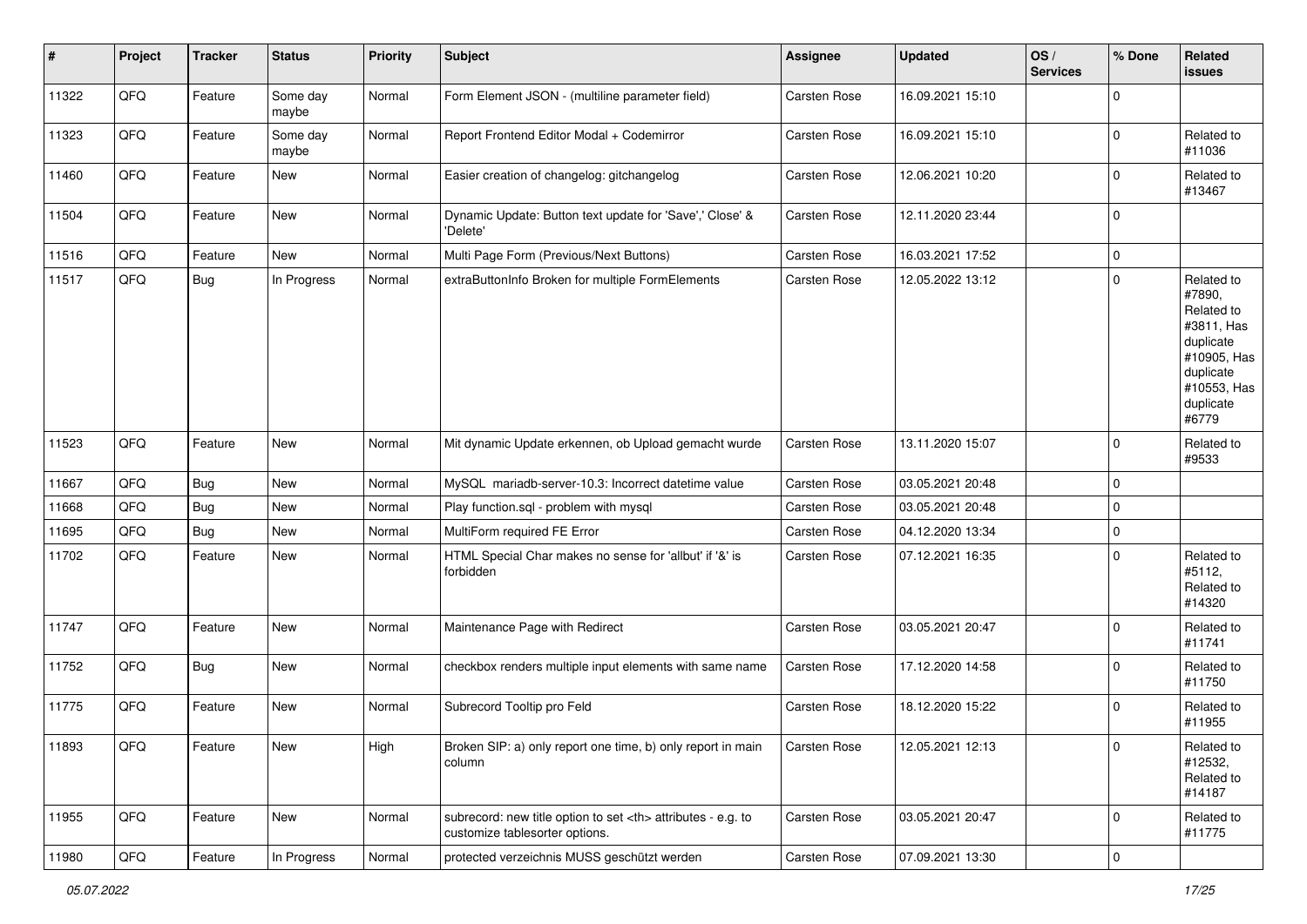| #     | Project | <b>Tracker</b> | <b>Status</b>     | <b>Priority</b> | Subject                                                                                                        | <b>Assignee</b>     | <b>Updated</b>   | OS/<br><b>Services</b> | % Done      | Related<br>issues                             |
|-------|---------|----------------|-------------------|-----------------|----------------------------------------------------------------------------------------------------------------|---------------------|------------------|------------------------|-------------|-----------------------------------------------|
| 12023 | QFQ     | Feature        | New               | Normal          | MySQL Stored Precdure: QDECODESPECIALCHAR()                                                                    | Carsten Rose        | 16.02.2021 11:16 |                        | $\mathbf 0$ | Related to<br>#12022                          |
| 12024 | QFQ     | Feature        | New               | Normal          | Excel Export: text columns by default decode<br>htmlspeciachar()                                               | Carsten Rose        | 17.02.2021 23:55 |                        | $\mathbf 0$ | Related to<br>#12022                          |
| 12040 | QFQ     | Bug            | New               | Normal          | FE Mode 'hidden' für zwei FEs auf einer Zeile                                                                  | Carsten Rose        | 18.02.2021 10:13 |                        | $\mathbf 0$ |                                               |
| 12045 | QFQ     | Bug            | <b>New</b>        | Normal          | templateGroup afterSave FE: Aufruf ohne<br>sqlHonorFormElements funktioniert nicht                             | Carsten Rose        | 18.02.2021 16:33 |                        | $\mathbf 0$ |                                               |
| 12109 | QFQ     | Feature        | New               | Normal          | Donwload Link: Plain, SIP, Persistent Link, Peristent SIP -<br>new notation                                    | Carsten Rose        | 03.05.2021 20:45 |                        | $\mathbf 0$ | Related to<br>#12085                          |
| 12119 | QFQ     | Feature        | New               | Normal          | AS paged: error message missing if there ist no 'r'<br>argument.                                               | Carsten Rose        | 03.05.2021 20:51 |                        | $\mathbf 0$ |                                               |
| 12133 | QFQ     | Bug            | New               | Normal          | NPM, phpSpreadSheet aktualisieren                                                                              | <b>Carsten Rose</b> | 15.03.2021 09:04 |                        | $\mathbf 0$ |                                               |
| 12146 | QFQ     | Feature        | New               | Normal          | Autocron Job: Anzeigen wann der naechste Job<br>ausgefuehrt wird, resp das er nicht ausgefuehrt wird           | <b>Carsten Rose</b> | 15.03.2021 15:23 |                        | $\mathbf 0$ |                                               |
| 12162 | QFQ     | Feature        | New               | Normal          | FE.type=sendmail: personalized mailing (several mails) via<br>template                                         | Carsten Rose        | 03.05.2021 20:45 |                        | $\mathbf 0$ |                                               |
| 12163 | QFQ     | Feature        | New               | Normal          | Checkbox: table wrap                                                                                           | Carsten Rose        | 03.05.2021 20:51 |                        | $\mathbf 0$ |                                               |
| 12186 | QFQ     | Feature        | New               | High            | TinyMCE Config für Objekte                                                                                     | Carsten Rose        | 07.12.2021 17:19 |                        | $\mathbf 0$ | <b>Blocks</b><br>#12632                       |
| 12187 | QFQ     | Bug            | New               | Normal          | Trigger FormAsFile() via Report: probably problem with<br>multi DB setup                                       | Carsten Rose        | 20.03.2021 21:20 |                        | $\mathbf 0$ |                                               |
| 12269 | QFQ     | Feature        | New               | Normal          | 2FA - Login                                                                                                    | Carsten Rose        | 03.05.2021 20:45 |                        | $\mathbf 0$ |                                               |
| 12315 | QFQ     | Feature        | Some day<br>maybe | Normal          | Form History (Diffs) / Backups                                                                                 | Carsten Rose        | 16.09.2021 15:10 |                        | $\mathbf 0$ |                                               |
| 12325 | QFQ     | Bug            | Priorize          | Normal          | MultiDB form.dblndex not working for report syntax                                                             | Carsten Rose        | 07.09.2021 13:37 |                        | $\mathbf 0$ | Related to<br>#12145,<br>Related to<br>#12314 |
| 12327 | QFQ     | Bug            | <b>New</b>        | Normal          | Copy to clipboard: Glyphicon can not be changed                                                                | Carsten Rose        | 27.12.2021 17:59 |                        | $\mathbf 0$ |                                               |
| 12330 | QFQ     | Feature        | New               | Normal          | Copy to input field / text area / TinyMCE                                                                      | <b>Carsten Rose</b> | 07.04.2021 09:01 |                        | $\mathbf 0$ |                                               |
| 12337 | QFQ     | Feature        | Some day<br>maybe | Normal          | Database.php: better caching                                                                                   | Carsten Rose        | 16.09.2021 15:10 |                        | $\mathbf 0$ |                                               |
| 12395 | QFQ     | <b>Bug</b>     | ToDo              | High            | QFQ Function: Result two times shown                                                                           | Carsten Rose        | 18.02.2022 08:59 |                        | $\mathbf 0$ |                                               |
| 12400 | QFQ     | Feature        | New               | Normal          | Tutorial ist in QFQ Doku, Wird in der Suche gefunden, es<br>gibt aber kein Menupunkt - Inhalt ueberpruefen     | Carsten Rose        | 03.05.2021 20:45 |                        | $\mathbf 0$ |                                               |
| 12412 | QFQ     | Feature        | New               | Normal          | Action/Escape qualifier 'e' (empty), '0': if given, an empty<br>string (or '0') will be treated as 'not found' | Carsten Rose        | 08.05.2021 09:40 |                        | $\mathbf 0$ | Related to<br>#12413,<br>Related to<br>#10012 |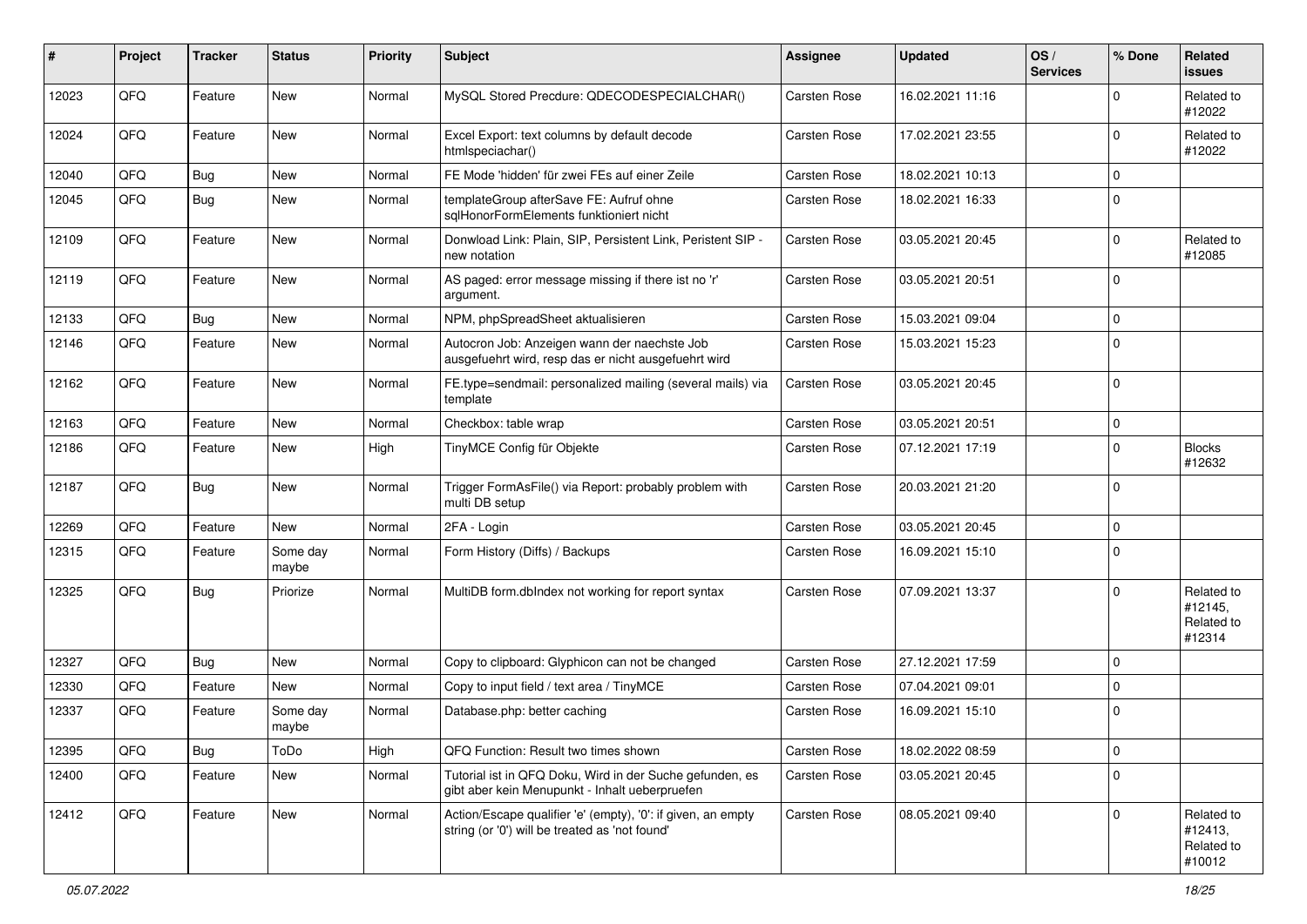| #     | <b>Project</b> | <b>Tracker</b> | <b>Status</b> | <b>Priority</b> | <b>Subject</b>                                                                                                                        | <b>Assignee</b>     | <b>Updated</b>   | OS/<br><b>Services</b> | % Done      | Related<br><b>issues</b>                                               |
|-------|----------------|----------------|---------------|-----------------|---------------------------------------------------------------------------------------------------------------------------------------|---------------------|------------------|------------------------|-------------|------------------------------------------------------------------------|
| 12413 | QFQ            | Feature        | New           | Normal          | STORE_TYPO3: enhance for {{be_users.email:T}},<br>{{fe users.email:T}}                                                                | <b>Carsten Rose</b> | 03.05.2021 20:45 |                        | $\mathbf 0$ | Related to<br>#12412,<br>Related to<br>#10012                          |
| 12439 | QFQ            | Feature        | In Progress   | Normal          | TinyMCE Paste from Word & Character Count/Limit                                                                                       | <b>Carsten Rose</b> | 05.05.2021 22:15 |                        | $\mathbf 0$ |                                                                        |
| 12440 | QFQ            | Feature        | In Progress   | Normal          | Typo3 V10 upgrade (durchfuehren und testen)                                                                                           | <b>Carsten Rose</b> | 21.03.2022 09:53 |                        | 50          | Related to<br>#12357.<br>Related to<br>#12067,<br>Related to<br>#10661 |
| 12452 | QFQ            | Feature        | Priorize      | Normal          | BaseURL: alsways with '/' at the end                                                                                                  | <b>Carsten Rose</b> | 19.06.2022 13:45 |                        | $\Omega$    | Related to<br>#10782                                                   |
| 12463 | QFQ            | Bug            | ToDo          | High            | QFQ Function: 'function' and 'sql' on same level - output of<br>sal is shown two times.                                               | Carsten Rose        | 15.12.2021 16:31 |                        | $\mathbf 0$ |                                                                        |
| 12465 | QFQ            | Feature        | New           | Normal          | QFQ Function: use in FE to fill StoreRecord                                                                                           | <b>Carsten Rose</b> | 05.05.2021 21:58 |                        | $\pmb{0}$   |                                                                        |
| 12468 | QFQ            | Bug            | <b>New</b>    | Urgent          | Form: update Form.title after save                                                                                                    | <b>Carsten Rose</b> | 03.05.2021 21:12 |                        | $\mathbf 0$ |                                                                        |
| 12474 | QFQ            | Feature        | <b>New</b>    | Normal          | Check BaseConfigURL if it is given and the the last char is                                                                           | <b>Carsten Rose</b> | 03.05.2021 20:45 |                        | $\mathbf 0$ |                                                                        |
| 12477 | QFQ            | Feature        | <b>New</b>    | Normal          | Support for refactoring: Form, FormElement, diverse<br>Tabellen/Spalten, tt-content Records                                           | <b>Carsten Rose</b> | 03.05.2021 20:45 |                        | $\Omega$    |                                                                        |
| 12480 | QFQ            | Feature        | <b>New</b>    | Normal          | If QFQ upgrade is running, block further request                                                                                      | <b>Carsten Rose</b> | 03.05.2021 20:45 |                        | $\mathbf 0$ |                                                                        |
| 12503 | QFQ            | Feature        | Priorize      | Normal          | Detect dangerous UPDATE statement with missing WHERE                                                                                  | <b>Carsten Rose</b> | 05.05.2021 22:09 |                        | $\pmb{0}$   |                                                                        |
| 12504 | QFQ            | Feature        | Priorize      | Normal          | sgl.log: report fe.id                                                                                                                 | Carsten Rose        | 05.05.2021 22:09 |                        | $\mathbf 0$ |                                                                        |
| 12512 | QFQ            | Bug            | <b>New</b>    | Normal          | Some MySQL Installation can't use 'stored procedures'                                                                                 | <b>Carsten Rose</b> | 19.03.2022 17:48 |                        | $\mathbf 0$ |                                                                        |
| 12513 | QFQ            | Bug            | <b>New</b>    | High            | Implement server side check of maxlength                                                                                              | Carsten Rose        | 07.12.2021 17:19 |                        | $\pmb{0}$   |                                                                        |
| 12520 | QFQ            | Bug            | <b>New</b>    | Normal          | Switch FE User: still active even FE User session expired                                                                             | <b>Carsten Rose</b> | 19.03.2022 17:48 |                        | $\mathbf 0$ |                                                                        |
| 12532 | QFQ            | Feature        | <b>New</b>    | High            | SIP-Parameter bei Seitenaufruf in Browser-Console<br>anzeigen                                                                         | <b>Carsten Rose</b> | 07.12.2021 17:19 |                        | $\Omega$    | Related to<br>#11893,<br>Related to<br>#14187                          |
| 12544 | QFQ            | Feature        | <b>New</b>    | High            | a) ' AS _link' new also as ' AS _format', b) sortierung via<br>'display: none;', c) '_format' benoeitgt nicht zwingend<br>u/U/p/m/z/d | Carsten Rose        | 14.12.2021 16:03 |                        | $\Omega$    |                                                                        |
| 12545 | QFQ            | <b>Bug</b>     | <b>New</b>    | Urgent          | sql.log not created / updated                                                                                                         | <b>Carsten Rose</b> | 14.12.2021 16:02 |                        | $\mathbf 0$ |                                                                        |
| 12546 | QFQ            | <b>Bug</b>     | Feedback      | Normal          | Branch 'Development' - Unit Tests mit dirty workaround<br>angepasst                                                                   | <b>Carsten Rose</b> | 19.03.2022 17:48 |                        | $\pmb{0}$   |                                                                        |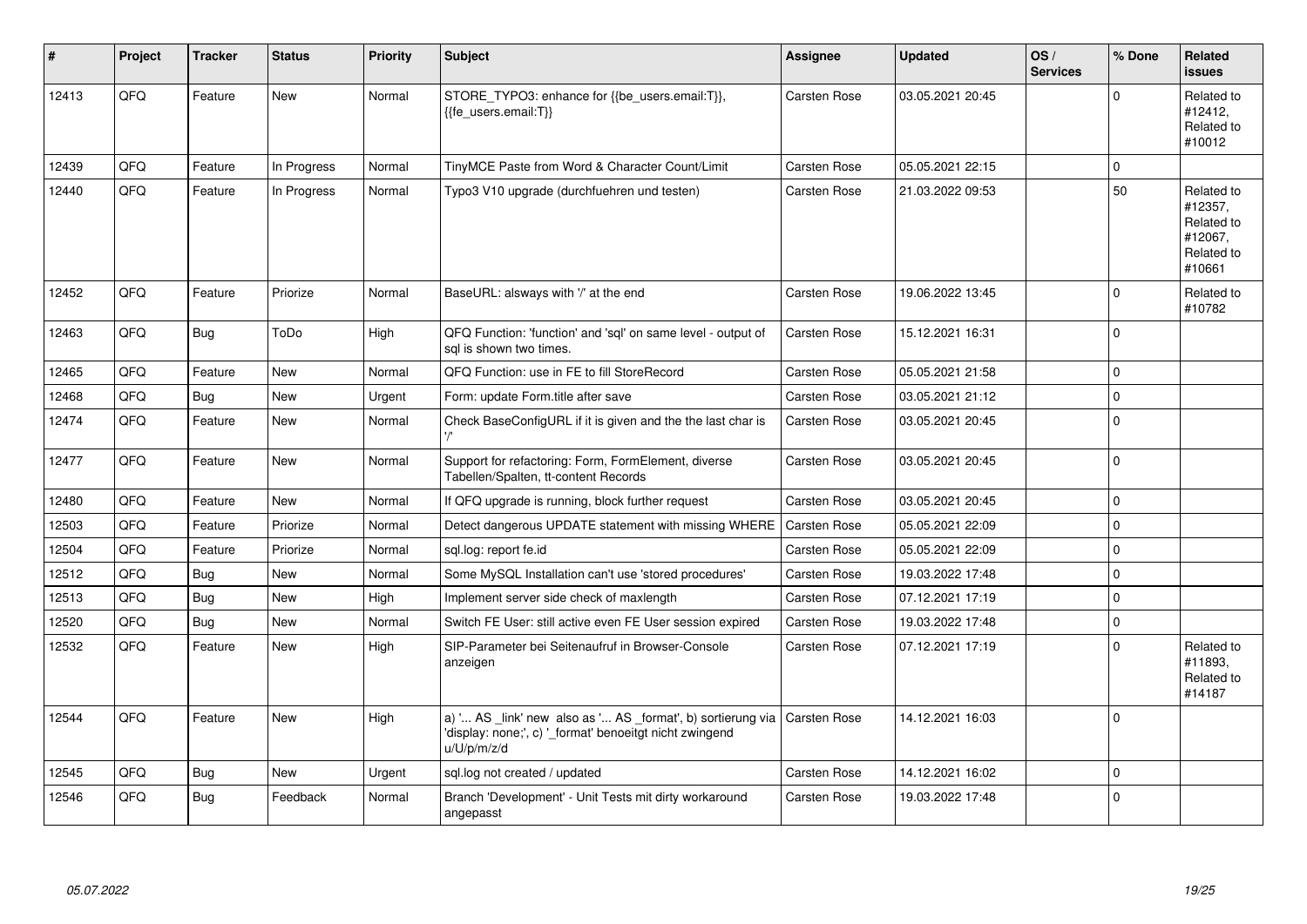| $\sharp$ | Project | <b>Tracker</b> | <b>Status</b>              | <b>Priority</b> | <b>Subject</b>                                                                                                                                      | <b>Assignee</b>     | <b>Updated</b>   | OS/<br><b>Services</b> | % Done      | Related<br>issues                                                     |
|----------|---------|----------------|----------------------------|-----------------|-----------------------------------------------------------------------------------------------------------------------------------------------------|---------------------|------------------|------------------------|-------------|-----------------------------------------------------------------------|
| 12581    | QFQ     | Bug            | <b>New</b>                 | Normal          | Form.forward=close: Record 'new' in new browser tab ><br>save (& close) >> Form is not reloaded with new created<br>record id and stays in mode=new | Carsten Rose        | 19.03.2022 17:48 |                        | $\mathbf 0$ |                                                                       |
| 12584    | QFQ     | Feature        | Feedback                   | Normal          | T3 v10 migration script: replace alias-patterns (v11)                                                                                               | <b>Carsten Rose</b> | 28.05.2022 11:12 |                        | 100         |                                                                       |
| 12603    | QFQ     | Feature        | New                        | Normal          | Dropdown (Select), Radio, checkbox:<br>itemListAlways={{!SELECT key, value}}                                                                        | Carsten Rose        | 19.03.2022 17:47 |                        | $\mathbf 0$ |                                                                       |
| 12611    | QFQ     | Feature        | Some day<br>maybe          | Normal          | Refactoring: Bootstrap with Lazy Loading                                                                                                            | Carsten Rose        | 08.06.2022 10:37 |                        | $\mathbf 0$ | Related to<br>#12490,<br>Related to<br>#10013,<br>Related to<br>#7732 |
| 12632    | QFQ     | Feature        | New                        | Normal          | TinyMCE: Prepare CSS classes for images                                                                                                             | Carsten Rose        | 04.06.2021 14:35 |                        | 100         | Blocked by<br>#12186                                                  |
| 12664    | QFQ     | Feature        | New                        | Normal          | TinyMCE: report/remove malicous HTML/JS Code                                                                                                        | Carsten Rose        | 19.03.2022 17:47 |                        | 0           | Related to<br>#14320                                                  |
| 12670    | QFQ     | Bug            | New                        | High            | Dropdown-Menu classes können nicht mehr angegeben<br>werden                                                                                         | Carsten Rose        | 07.12.2021 17:19 |                        | $\mathbf 0$ |                                                                       |
| 12679    | QFQ     | Feature        | New                        | Normal          | tablesorter: custom column width                                                                                                                    | Carsten Rose        | 16.06.2021 11:10 |                        | $\mathbf 0$ |                                                                       |
| 12702    | QFQ     | <b>Bug</b>     | <b>New</b>                 | High            | templateGroup: broken in multiDb Setup                                                                                                              | Carsten Rose        | 14.12.2021 16:02 |                        | $\mathbf 0$ |                                                                       |
| 12714    | QFQ     | Bug            | New                        | Normal          | Conversion of GIF to PDF broken when GIF contains Alpha.                                                                                            | <b>Carsten Rose</b> | 19.03.2022 17:49 |                        | $\mathbf 0$ |                                                                       |
| 12716    | QFQ     | <b>Bug</b>     | New                        | Normal          | template group: Pattern only applied to first instance                                                                                              | Carsten Rose        | 19.03.2022 17:47 |                        | $\mathbf 0$ |                                                                       |
| 12974    | QFQ     | <b>Bug</b>     | New                        | High            | Sanitize Queries in Action-Elements                                                                                                                 | Carsten Rose        | 07.12.2021 17:19 |                        | $\mathbf 0$ |                                                                       |
| 13330    | QFQ     | Feature        | In Progress                | Normal          | Multi Form: Upload                                                                                                                                  | Carsten Rose        | 07.11.2021 12:40 |                        | 50          | Related to<br>#9706                                                   |
| 13331    | QFQ     | Bug            | <b>New</b>                 | Normal          | Multi Form: Clear Icon misplaced                                                                                                                    | Carsten Rose        | 19.03.2022 17:47 |                        | $\mathbf 0$ |                                                                       |
| 13332    | QFQ     | Bug            | New                        | Normal          | Multi Form: Required Felder werden visuell nicht markiert.                                                                                          | Carsten Rose        | 19.03.2022 17:47 |                        | $\mathbf 0$ |                                                                       |
| 13354    | QFQ     | Feature        | <b>New</b>                 | Normal          | Using Websocket in QFQ                                                                                                                              | <b>Carsten Rose</b> | 10.11.2021 15:47 |                        | $\mathbf 0$ |                                                                       |
| 13451    | QFQ     | Bug            | New                        | Normal          | Character Counter / Max Character: Problem in Safari                                                                                                | Carsten Rose        | 15.04.2022 17:18 |                        | $\mathbf 0$ |                                                                       |
| 13460    | QFQ     | <b>Bug</b>     | <b>New</b>                 | Normal          | Doc: Password set/reset  password should not processed<br>with 'html encode'                                                                        | Carsten Rose        | 19.03.2022 17:46 |                        | $\mathbf 0$ |                                                                       |
| 13467    | QFQ     | Feature        | New                        | Normal          | ChangeLog Generator                                                                                                                                 | Carsten Rose        | 19.03.2022 17:46 |                        | $\pmb{0}$   | Related to<br>#11460                                                  |
| 13566    | QFQ     | Feature        | Ready to sync<br>(develop) | Normal          | Delete config-example.qfq.php file                                                                                                                  | Carsten Rose        | 23.12.2021 09:25 |                        | $\pmb{0}$   |                                                                       |
| 13592    | QFQ     | Bug            | New                        | Normal          | QFQ Build Queue: das vergeben von Tags klappt nicht. Es<br>werden keine Releases gebaut.                                                            | Carsten Rose        | 19.03.2022 17:45 |                        | $\mathbf 0$ |                                                                       |
| 13659    | QFQ     | Bug            | New                        | Normal          | wrong sanitize class applied to R-store                                                                                                             | Carsten Rose        | 15.01.2022 14:23 |                        | $\pmb{0}$   |                                                                       |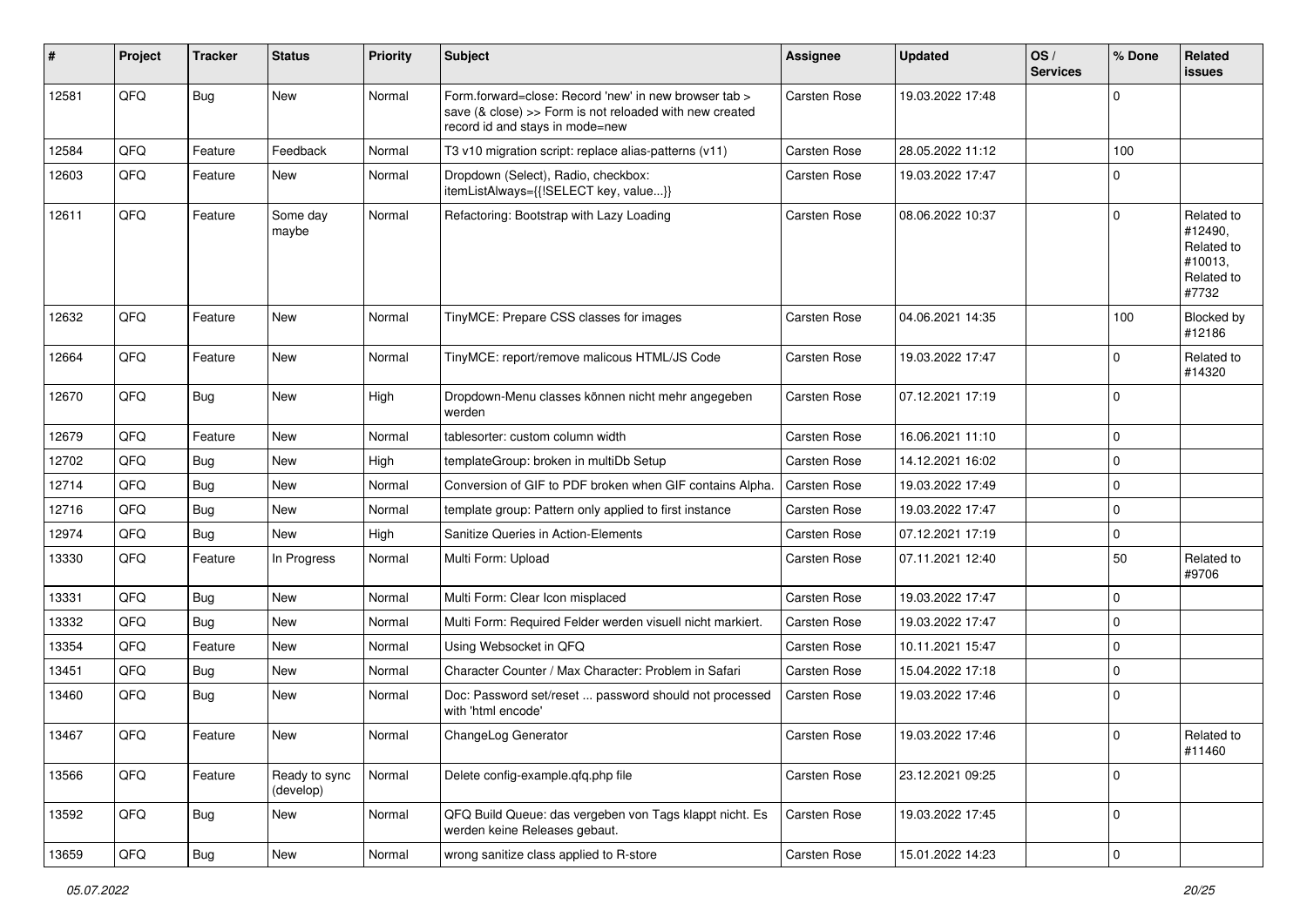| #     | Project | <b>Tracker</b> | <b>Status</b>     | <b>Priority</b> | <b>Subject</b>                                                                                                                                           | Assignee            | Updated          | OS/<br><b>Services</b> | % Done      | Related<br>issues                                                      |
|-------|---------|----------------|-------------------|-----------------|----------------------------------------------------------------------------------------------------------------------------------------------------------|---------------------|------------------|------------------------|-------------|------------------------------------------------------------------------|
| 13700 | QFQ     | Feature        | <b>New</b>        | Normal          | Redesign qfq.io Seite                                                                                                                                    | <b>Carsten Rose</b> | 19.03.2022 17:43 |                        | $\Omega$    |                                                                        |
| 13706 | QFQ     | Bug            | <b>New</b>        | Normal          | Wrong CheckType in FieldElement LastStatus of Form Cron                                                                                                  | <b>Carsten Rose</b> | 21.01.2022 18:20 |                        | $\mathbf 0$ |                                                                        |
| 13841 | QFQ     | Feature        | <b>New</b>        | Normal          | Create PDF via iText - evaluate                                                                                                                          | Carsten Rose        | 19.03.2022 17:42 |                        | $\mathbf 0$ |                                                                        |
| 13843 | QFQ     | Feature        | <b>New</b>        | Normal          | Create JWT via QFQ                                                                                                                                       | <b>Carsten Rose</b> | 19.03.2022 17:42 |                        | $\mathbf 0$ |                                                                        |
| 14077 | QFQ     | <b>Bug</b>     | New               | Normal          | As _link: Attribute 'class' missing by r:1 and r:3 - but should<br>set                                                                                   | Carsten Rose        | 28.05.2022 11:02 |                        | $\Omega$    | Related to<br>#5342.<br>Related to<br>#4343                            |
| 14090 | QFQ     | Feature        | <b>New</b>        | Normal          | Nützliche _script funktionen                                                                                                                             | <b>Carsten Rose</b> | 28.05.2022 11:03 |                        | $\mathbf 0$ |                                                                        |
| 14091 | QFQ     | <b>Bug</b>     | <b>New</b>        | Normal          | inconsistent template path for twig                                                                                                                      | Carsten Rose        | 19.04.2022 18:36 |                        | $\Omega$    |                                                                        |
| 14175 | QFQ     | Bug            | In Progress       | Normal          | Opening a form with no QFQ Session cookie fails                                                                                                          | <b>Carsten Rose</b> | 03.06.2022 10:40 |                        | $\mathbf 0$ |                                                                        |
| 14187 | QFQ     | Feature        | New               | High            | gfg.log: show current URL                                                                                                                                | Carsten Rose        | 28.05.2022 11:02 |                        | $\Omega$    | Related to<br>#13933,<br>Related to<br>#12532,<br>Related to<br>#11893 |
| 14233 | QFQ     | <b>Bug</b>     | <b>New</b>        | Normal          | AS _link: question - HTML is not rendered                                                                                                                | <b>Carsten Rose</b> | 28.05.2022 11:02 |                        | $\mathbf 0$ |                                                                        |
| 14283 | QFQ     | <b>Bug</b>     | Priorize          | Normal          | HEIC / HEIF convert doesn't trigger                                                                                                                      | Carsten Rose        | 19.06.2022 16:37 |                        | $\Omega$    |                                                                        |
| 14290 | QFQ     | Feature        | Priorize          | Normal          | FormEditor: Show Table Definition                                                                                                                        | Carsten Rose        | 19.06.2022 16:37 |                        | $\mathbf 0$ |                                                                        |
| 14304 | QFQ     | <b>Bug</b>     | <b>New</b>        | Normal          | table sorter view safer does not work                                                                                                                    | <b>Carsten Rose</b> | 10.06.2022 11:49 |                        | $\mathbf 0$ |                                                                        |
| 14305 | QFQ     | Bug            | <b>New</b>        | Normal          | Inline Report editing does not create history entries                                                                                                    | Carsten Rose        | 10.06.2022 11:55 |                        | $\mathbf 0$ |                                                                        |
| 14323 | QFQ     | <b>Bug</b>     | In Progress       | Normal          | Report: render=both single - no impact                                                                                                                   | Carsten Rose        | 19.06.2022 18:31 |                        | $\pmb{0}$   |                                                                        |
| 14371 | QFQ     | Feature        | Priorize          | Normal          | <b>LDAP via REPORT</b>                                                                                                                                   | Carsten Rose        | 19.06.2022 16:37 |                        | $\mathbf 0$ |                                                                        |
| 14464 | QFQ     | Support        | New               | Normal          | Exception: Missing button to edit FormElement with broken<br>sglValidate / beforeLoad                                                                    | <b>Carsten Rose</b> | 04.07.2022 00:13 |                        | $\mathbf 0$ |                                                                        |
| 2063  | QFQ     | <b>Bug</b>     | Some day<br>maybe | Normal          | Pills auf 'inaktiv' setzen falls keine Element auf dem Pill<br>sichtbar sind.                                                                            | Benjamin Baer       | 11.12.2019 16:03 |                        | $\Omega$    | Related to<br>#3752                                                    |
| 2665  | QFQ     | <b>Bug</b>     | Priorize          | Normal          | Dynamic Update funktioniert nicht, wenn beim<br>entsprechenden FormElement eine size angegeben ist.                                                      | Benjamin Baer       | 03.01.2022 08:12 |                        | 30          |                                                                        |
| 3415  | QFQ     | Feature        | Some day<br>maybe | Normal          | FE Login Box Templatefile                                                                                                                                | Benjamin Baer       | 11.12.2019 16:02 |                        | $\pmb{0}$   |                                                                        |
| 3692  | QFQ     | Feature        | Some day<br>maybe | Normal          | QFQ Webseite                                                                                                                                             | Benjamin Baer       | 11.12.2019 16:02 |                        | $\Omega$    | Related to<br>#5033                                                    |
| 4398  | QFQ     | <b>Bug</b>     | Some day<br>maybe | Normal          | Typeahead: mouse click in a prefilled input opens a single<br>item dropdown with the current value - click on it seems to<br>set the value, not the key. | Benjamin Baer       | 01.02.2020 23:20 |                        | $\Omega$    | Related to<br>#4457                                                    |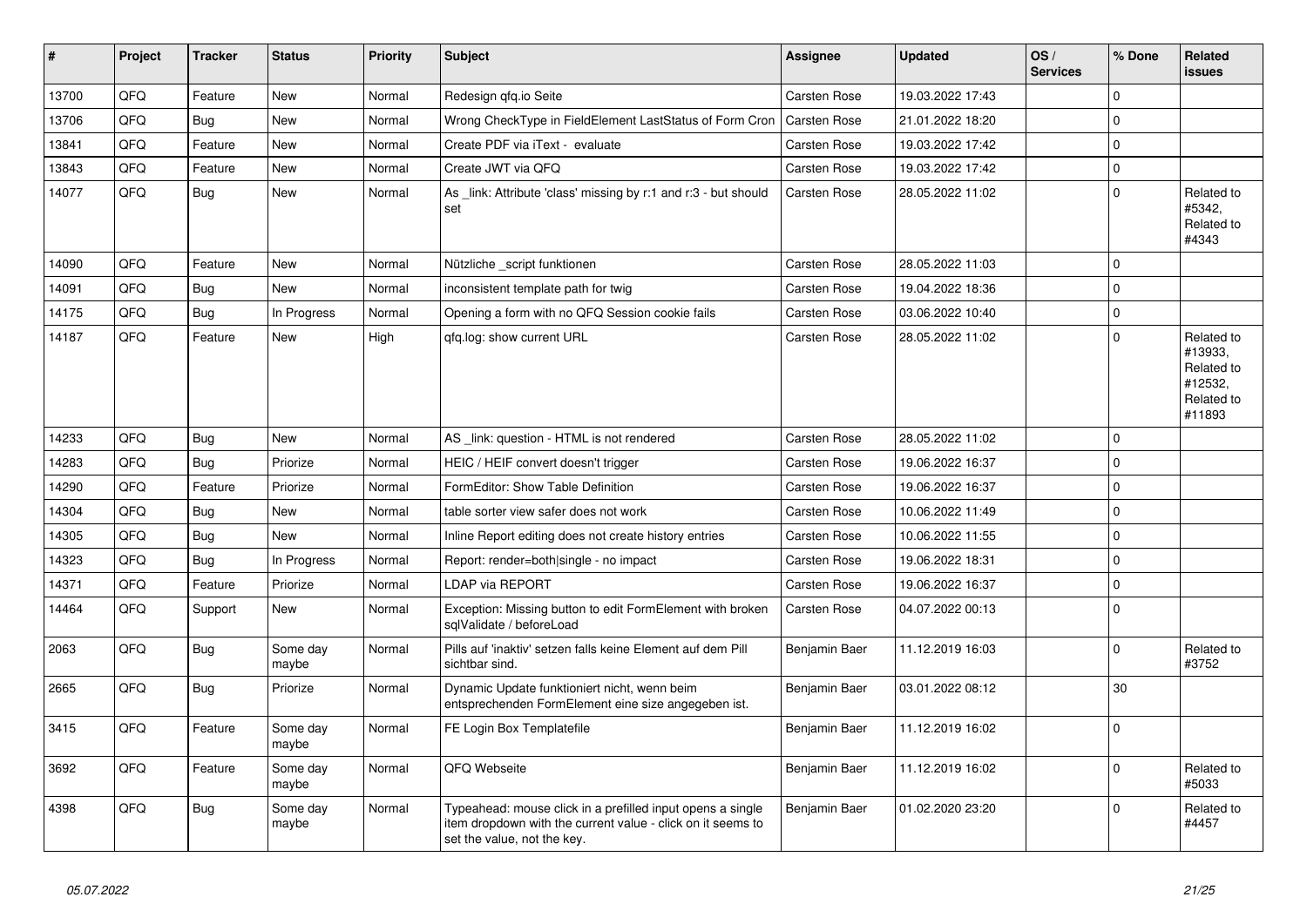| ∦    | Project | <b>Tracker</b> | <b>Status</b>     | Priority | <b>Subject</b>                                                                                  | <b>Assignee</b> | <b>Updated</b>   | OS/<br><b>Services</b> | % Done      | Related<br><b>issues</b>                                               |
|------|---------|----------------|-------------------|----------|-------------------------------------------------------------------------------------------------|-----------------|------------------|------------------------|-------------|------------------------------------------------------------------------|
| 4420 | QFQ     | Feature        | Some day<br>maybe | Normal   | Client: Local Storage - store the changes of a form, local in<br>the browser.                   | Benjamin Baer   | 11.12.2019 16:02 |                        | $\Omega$    |                                                                        |
| 4454 | QFQ     | <b>Bug</b>     | Some day<br>maybe | Normal   | Required Elements: multiple elements in a row - whole row<br>marked if only one input is empty. | Benjamin Baer   | 01.02.2020 23:20 |                        | $\mathbf 0$ |                                                                        |
| 4457 | QFQ     | <b>Bug</b>     | Priorize          | Normal   | typeahead: pressing return to select an item, saves the form<br>and closes the form.            | Benjamin Baer   | 03.01.2022 08:01 |                        | $\Omega$    | Related to<br>#4398                                                    |
| 5024 | QFQ     | Feature        | Some day<br>maybe | Normal   | Fabric: Generate PDF with edits                                                                 | Benjamin Baer   | 01.02.2020 23:20 |                        | $\Omega$    | Related to<br>#10704                                                   |
| 5366 | QFQ     | Feature        | Priorize          | Normal   | Saving with keyboard shortcuts                                                                  | Benjamin Baer   | 21.03.2022 09:47 |                        | $\mathbf 0$ |                                                                        |
| 5389 | QFQ     | Feature        | Some dav<br>maybe | Normal   | QFQ Design: Multline label / note                                                               | Benjamin Baer   | 01.02.2020 23:19 |                        | $\mathbf 0$ |                                                                        |
| 5562 | QFQ     | Feature        | Priorize          | Normal   | Drag'n'Drop fuer Uploads                                                                        | Benjamin Baer   | 21.03.2022 09:52 |                        | $\Omega$    | Related to<br>#9706                                                    |
| 6140 | QFQ     | <b>Bug</b>     | Priorize          | Normal   | QFQ DnD Sort: Locked fields                                                                     | Benjamin Baer   | 21.03.2022 09:56 |                        | $\mathbf 0$ |                                                                        |
| 6224 | QFQ     | Feature        | Priorize          | Normal   | Dynamic update: fade in/out fields                                                              | Benjamin Baer   | 21.03.2022 09:50 |                        | $\mathbf 0$ |                                                                        |
| 6566 | QFQ     | <b>Bug</b>     | Priorize          | Normal   | Link Function 'delete': provided parameter missing on page<br>reload                            | Benjamin Baer   | 03.01.2022 08:08 |                        | $\mathbf 0$ |                                                                        |
| 6801 | QFQ     | Feature        | Priorize          | Normal   | Fabric: Maximize / FullIscreen                                                                  | Benjamin Baer   | 21.03.2022 09:56 |                        | $\mathbf 0$ |                                                                        |
| 6870 | QFQ     | Feature        | Priorize          | Normal   | Click on '_link' triggers an API call                                                           | Benjamin Baer   | 03.01.2022 08:25 |                        | $\mathbf 0$ |                                                                        |
| 6970 | QFQ     | Feature        | Some day<br>maybe | Normal   | tablesorter: default fuer 'sortReset' aendern von 'Ctrl' zu 'Alt'                               | Benjamin Baer   | 01.02.2020 23:21 |                        | $\mathbf 0$ |                                                                        |
| 6972 | QFQ     | Feature        | Some day<br>maybe | Normal   | Fabric Clipboard / cross browser tab                                                            | Benjamin Baer   | 01.02.2020 23:21 |                        | $\mathbf 0$ |                                                                        |
| 7602 | QFQ     | Feature        | ToDo              | High     | Multi Select: with checkboxes                                                                   | Benjamin Baer   | 22.03.2022 09:07 |                        | $\mathbf 0$ |                                                                        |
| 7730 | QFQ     | Feature        | Priorize          | Normal   | SELECT Box: title in between                                                                    | Benjamin Baer   | 01.02.2020 23:22 |                        | $\pmb{0}$   |                                                                        |
| 7732 | QFQ     | Feature        | Some day<br>maybe | Normal   | Javascript: Lazy Loading der add on libs                                                        | Benjamin Baer   | 08.06.2022 10:38 |                        | $\mathbf 0$ | Related to<br>#12611,<br>Related to<br>#12490,<br>Related to<br>#10013 |
| 7965 | QFQ     | Feature        | Priorize          | Normal   | Input type 'text' with visual format - currency                                                 | Benjamin Baer   | 03.01.2022 07:45 |                        | $\mathbf 0$ |                                                                        |
| 8522 | QFQ     | Feature        | Some day<br>maybe | Normal   | build QFQ - npm warnings                                                                        | Benjamin Baer   | 01.02.2020 23:19 |                        | 50          |                                                                        |
| 9130 | QFQ     | Feature        | Some day<br>maybe | Normal   | tablesorter: Automatic Row numbering / Zeilenummer                                              | Benjamin Baer   | 01.02.2020 23:22 |                        | $\mathbf 0$ |                                                                        |
| 9135 | QFQ     | Feature        | Priorize          | Normal   | Progress Bar generic / replace old hourglass download<br>popup                                  | Benjamin Baer   | 03.01.2022 07:43 |                        | $\mathbf 0$ |                                                                        |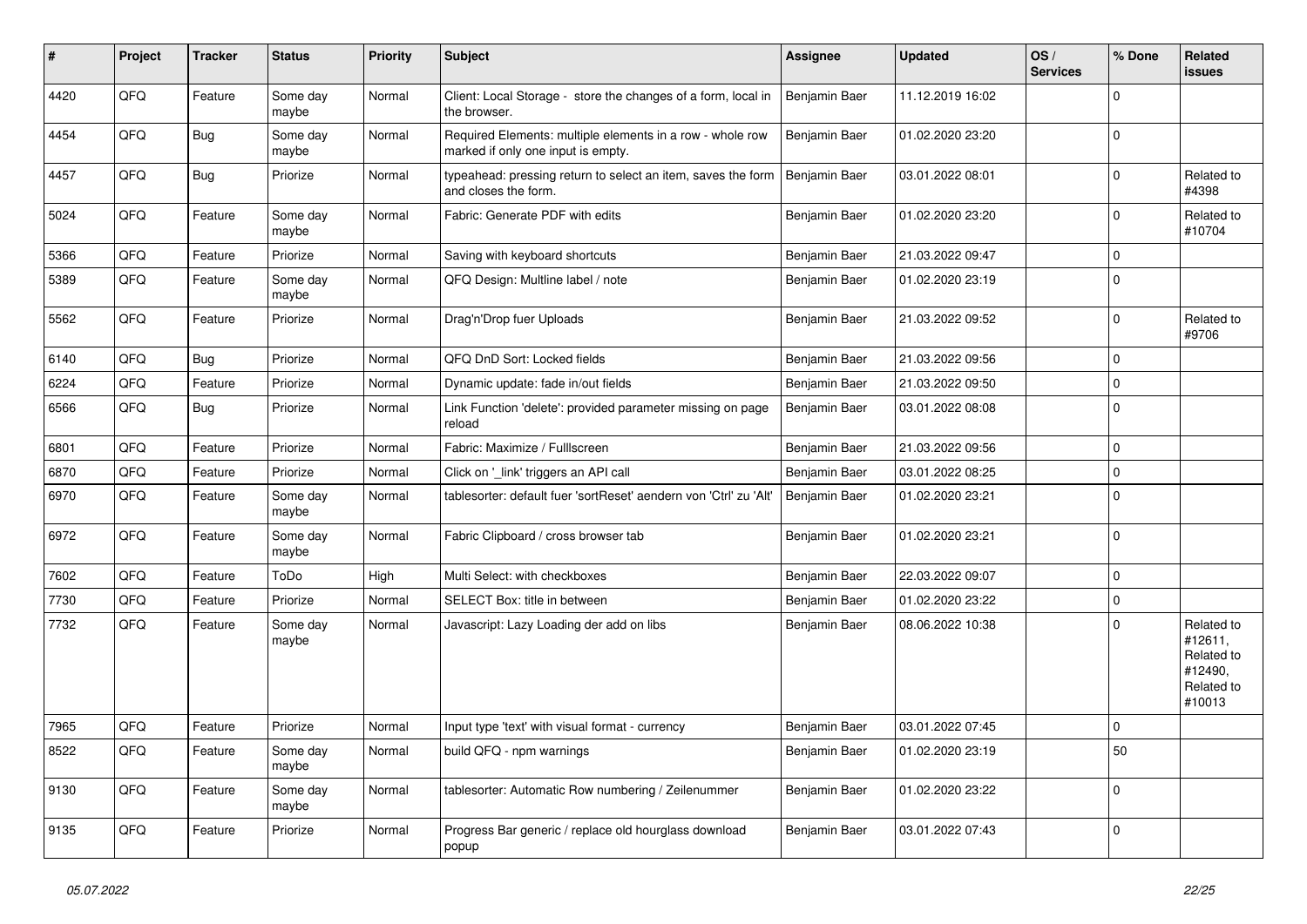| #     | <b>Project</b> | <b>Tracker</b> | <b>Status</b>     | <b>Priority</b> | <b>Subject</b>                                                                                               | Assignee        | Updated          | OS/<br><b>Services</b> | % Done      | Related<br>issues                                                     |
|-------|----------------|----------------|-------------------|-----------------|--------------------------------------------------------------------------------------------------------------|-----------------|------------------|------------------------|-------------|-----------------------------------------------------------------------|
| 9535  | QFQ            | <b>Bug</b>     | Feedback          | Normal          | Report:  AS '_vertical' - column to wide - vertical >> rot45,<br>rot <sub>90</sub>                           | Benjamin Baer   | 01.02.2020 15:56 |                        | $\Omega$    |                                                                       |
| 9548  | QFQ            | Feature        | Feedback          | High            | FormElement: Pattern mismatch - optional report only on<br>focus lost                                        | Benjamin Baer   | 03.05.2021 21:14 |                        | $\mathbf 0$ |                                                                       |
| 9898  | QFQ            | <b>Bug</b>     | Feedback          | Normal          | Formular trotz Timeout gespeichert                                                                           | Benjamin Baer   | 01.02.2020 15:56 |                        | $\mathbf 0$ |                                                                       |
| 10003 | QFQ            | Feature        | Priorize          | Normal          | fieldset: stronger visualize group                                                                           | Benjamin Baer   | 12.02.2020 08:13 |                        | $\mathbf 0$ |                                                                       |
| 11057 | QFQ            | <b>Bug</b>     | <b>New</b>        | High            | Checkboxes ohne span.checkmark im Report werden<br>ausgeblendet                                              | Benjamin Baer   | 03.05.2021 21:12 |                        | $\Omega$    | Related to<br>#11039                                                  |
| 11237 | QFQ            | <b>Bug</b>     | <b>New</b>        | High            | Radiobutton / parameter.buttonClass= btn-default - kein<br>dirty Trigger                                     | Benjamin Baer   | 03.05.2021 21:12 |                        | $\mathbf 0$ | Related to<br>#10766                                                  |
| 12476 | QFQ            | Feature        | New               | Normal          | clearMe: a) should trigger 'dirty', b) sticky on textarea resize                                             | Benjamin Baer   | 04.01.2022 08:40 |                        | $\Omega$    | Related to<br>#9528                                                   |
| 12490 | QFQ            | Feature        | <b>New</b>        | Normal          | Loading Plugins in QFQ - see what tinymce does. (lazy<br>loading)                                            | Benjamin Baer   | 08.06.2022 10:37 |                        | $\Omega$    | Related to<br>#12611,<br>Related to<br>#10013,<br>Related to<br>#7732 |
| 12556 | QFQ            | Feature        | <b>New</b>        | Normal          | Pills Title: colored = static or dynamic on allrequiredgiven                                                 | Benjamin Baer   | 19.03.2022 17:49 |                        | $\Omega$    |                                                                       |
| 13528 | QFQ            | <b>Bug</b>     | <b>New</b>        | Normal          | gfg.io > releases: es wird kein neues Release angelegt                                                       | Benjamin Baer   | 19.03.2022 17:46 |                        | $\mathbf 0$ |                                                                       |
| 13647 | QFQ            | Bug            | <b>New</b>        | Normal          | Autofocus funktioniert nicht auf Chrome                                                                      | Benjamin Baer   | 19.03.2022 17:44 |                        | $\mathbf 0$ |                                                                       |
| 14185 | QFQ            | Feature        | New               | Normal          | External/Autocron.php - better suitable directory                                                            | Support: System | 28.05.2022 11:03 |                        | $\pmb{0}$   |                                                                       |
| 880   | QFQ            | Feature        | Some day<br>maybe | Urgent          | Security: PHP, SQL Injection, XSS                                                                            |                 | 03.05.2021 21:14 |                        | $\mathbf 0$ | Related to<br>#14320                                                  |
| 955   | QFQ            | Feature        | Some day<br>maybe | Normal          | QF: Notizen vor/nach dem Form                                                                                |                 | 01.02.2020 23:20 |                        | $\mathbf 0$ |                                                                       |
| 1234  | QFQ            | Feature        | Some day<br>maybe | Normal          | QF: Record numbering: Im Grid soll in Spalte 1 optional die<br>laufende Nummer der Records angezeigt werden. |                 | 01.02.2020 23:20 |                        | $\mathbf 0$ |                                                                       |
| 1251  | QFQ            | Feature        | Some day<br>maybe | Normal          | QF: Combo                                                                                                    |                 | 11.12.2019 16:03 |                        | $\Omega$    |                                                                       |
| 1253  | QFQ            | Feature        | Some day<br>maybe | Normal          | QF: Colorpicker                                                                                              |                 | 11.12.2019 16:03 |                        | $\Omega$    |                                                                       |
| 1510  | QFQ            | Feature        | Some day<br>maybe | Normal          | jquery von google laden, falls das nicht geht lokal                                                          |                 | 11.12.2019 16:03 |                        | $\mathbf 0$ |                                                                       |
| 1623  | QFQ            | Feature        | Some day<br>maybe | Normal          | RealURL                                                                                                      |                 | 11.12.2019 16:03 |                        | 30          |                                                                       |
| 2950  | QFQ            | Feature        | Some day<br>maybe | Normal          | Inhalt QFQ Records als File                                                                                  |                 | 11.12.2019 16:03 |                        | $\mathbf 0$ |                                                                       |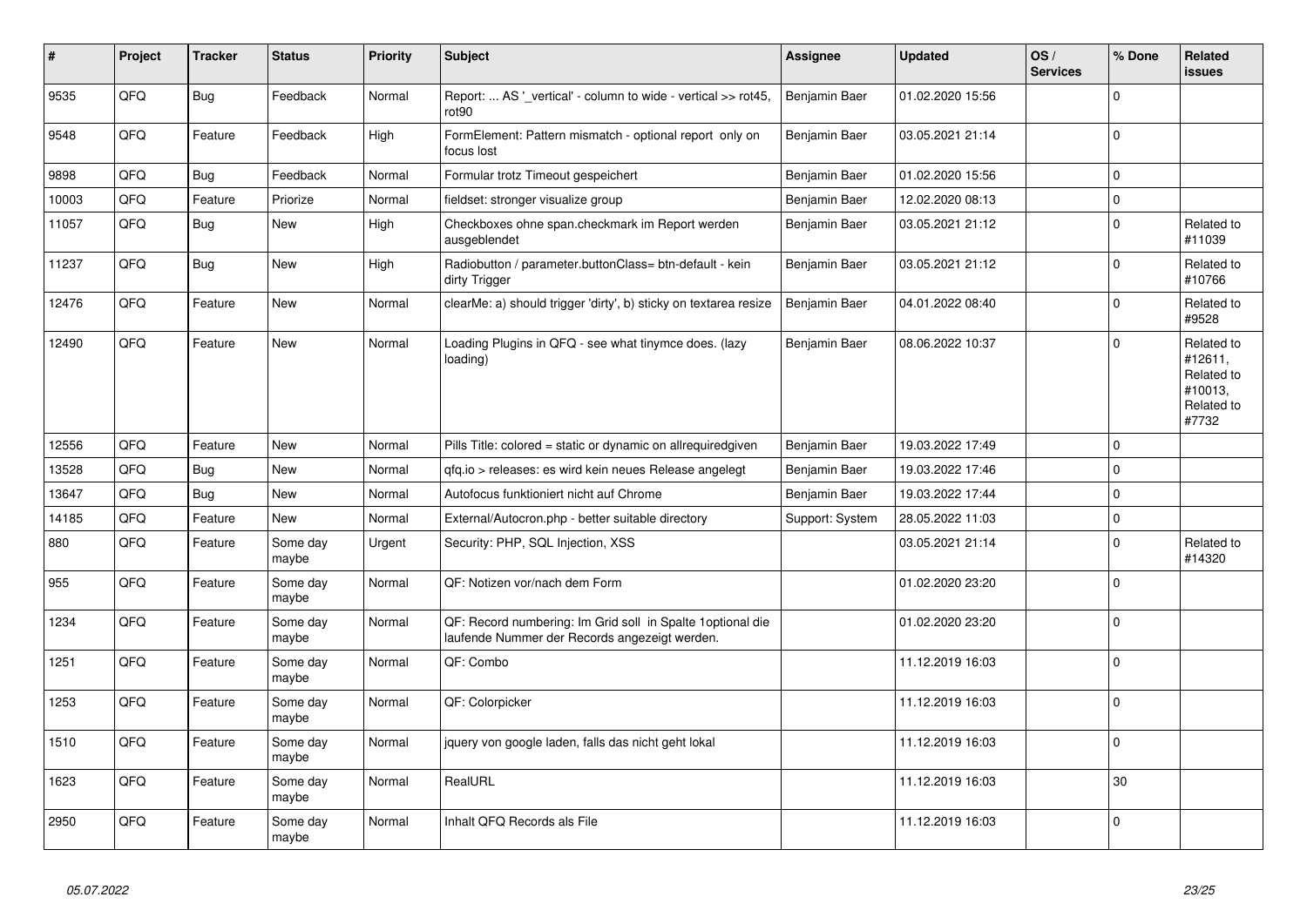| $\sharp$ | Project | <b>Tracker</b> | <b>Status</b>     | <b>Priority</b> | <b>Subject</b>                                                                                                                                           | <b>Assignee</b> | <b>Updated</b>   | OS/<br><b>Services</b> | % Done      | <b>Related</b><br><b>issues</b>             |
|----------|---------|----------------|-------------------|-----------------|----------------------------------------------------------------------------------------------------------------------------------------------------------|-----------------|------------------|------------------------|-------------|---------------------------------------------|
| 3495     | QFQ     | Feature        | Some day<br>maybe | Normal          | Predifined Parameter werden nicht in '+' (add new record)<br>SIP gerendert.                                                                              |                 | 11.12.2019 16:02 |                        | $\mathbf 0$ |                                             |
| 3567     | QFQ     | Feature        | Some day<br>maybe | Low             | 'Save', 'Close', 'New' als FormElement                                                                                                                   |                 | 11.12.2019 16:02 |                        | $\mathbf 0$ |                                             |
| 3617     | QFQ     | Feature        | Some day<br>maybe | Normal          | Load javascripts at bottom                                                                                                                               |                 | 11.12.2019 16:02 |                        | $\mathbf 0$ |                                             |
| 3646     | QFQ     | Feature        | Some day<br>maybe | Normal          | Moeglichkeit HTML Tags in Reports auszugeben (zu<br>enkodieren: htmlspecialchars)                                                                        |                 | 11.12.2019 16:02 |                        | $\mathbf 0$ | Related to<br>#14320                        |
| 3878     | QFQ     | Feature        | Some day<br>maybe | Normal          | Form 'FormElement': Spalte 'name' typeAhead mit<br>Spaltennamen der Primarytable.                                                                        |                 | 11.12.2019 16:03 |                        | $\mathbf 0$ |                                             |
| 3879     | QFQ     | Feature        | Some day<br>maybe | Normal          | Form 'FormElement': Beim Feld 'name' rechts in der Notiz<br>einen Link einblenden - a) aktuelle Definition anzeigen, b)<br>Spalte in der Tabelle anlegen |                 | 11.12.2019 16:03 |                        | $\mathbf 0$ |                                             |
| 3880     | QFQ     | Feature        | Some day<br>maybe | Normal          | Form 'Form': anlegen einer Tabelle                                                                                                                       |                 | 14.01.2021 10:12 |                        | $\mathbf 0$ |                                             |
| 4027     | QFQ     | Feature        | Some day<br>maybe | Normal          | Missing: orange 'check' / 'bullet'                                                                                                                       |                 | 11.12.2019 16:03 |                        | $\mathbf 0$ |                                             |
| 4122     | QFQ     | <b>Bug</b>     | Some day<br>maybe | Normal          | file: Render Mode hat keinen Effekt                                                                                                                      |                 | 11.12.2019 16:03 |                        | $\mathbf 0$ |                                             |
| 4138     | QFQ     | <b>Bug</b>     | Some day<br>maybe | Normal          | _style fehlt                                                                                                                                             |                 | 11.12.2019 16:03 |                        | $\mathbf 0$ |                                             |
| 4194     | QFQ     | Feature        | In Progress       | Normal          | Bootstrap 4 ist jetzt offiziel                                                                                                                           |                 | 03.05.2021 20:47 |                        | $\mathbf 0$ | Related to<br>#10114                        |
| 4433     | QFQ     | Feature        | Some day<br>maybe | Normal          | Log when SIP will be destroyed by QFQ for any (security)<br>reason                                                                                       |                 | 01.02.2020 23:20 |                        | $\Omega$    | Related to<br>#4432,<br>Related to<br>#5458 |
| 4435     | QFQ     | Feature        | Some day<br>maybe | Normal          | Report: striptags - specify allowed tags                                                                                                                 |                 | 01.02.2020 23:20 |                        | $\mathbf 0$ |                                             |
| 4439     | QFQ     | Feature        | Some day<br>maybe | Normal          | Log: report all actions fired by an FE Element, incl. the<br>original directive (slaveld, sqllnsert, )                                                   |                 | 01.02.2020 23:20 |                        | $\Omega$    | Related to<br>#4432,<br>Related to<br>#5458 |
| 4440     | QFQ     | Feature        | Some day<br>maybe | Normal          | Manual.rst: explain how to. expand PHP Session to 4h                                                                                                     |                 | 11.12.2019 16:02 |                        | $\mathbf 0$ |                                             |
| 4441     | QFQ     | <b>Bug</b>     | Some day<br>maybe | Normal          | \$_SERVER Vars sollten nur aus dem Store genommen<br>werden - Code entsprechend anpassen.                                                                |                 | 11.12.2019 16:02 |                        | $\mathbf 0$ |                                             |
| 4442     | QFQ     | Feature        | Some day<br>maybe | Normal          | Special Column Name: _link - new symbol G (Glyph) to<br>choose any available symbol                                                                      |                 | 11.12.2019 16:02 |                        | $\mathbf 0$ |                                             |
| 4443     | QFQ     | Feature        | Some day<br>maybe | Normal          | Form: multiple secondary tables                                                                                                                          |                 | 01.02.2020 23:20 |                        | $\mathbf 0$ |                                             |